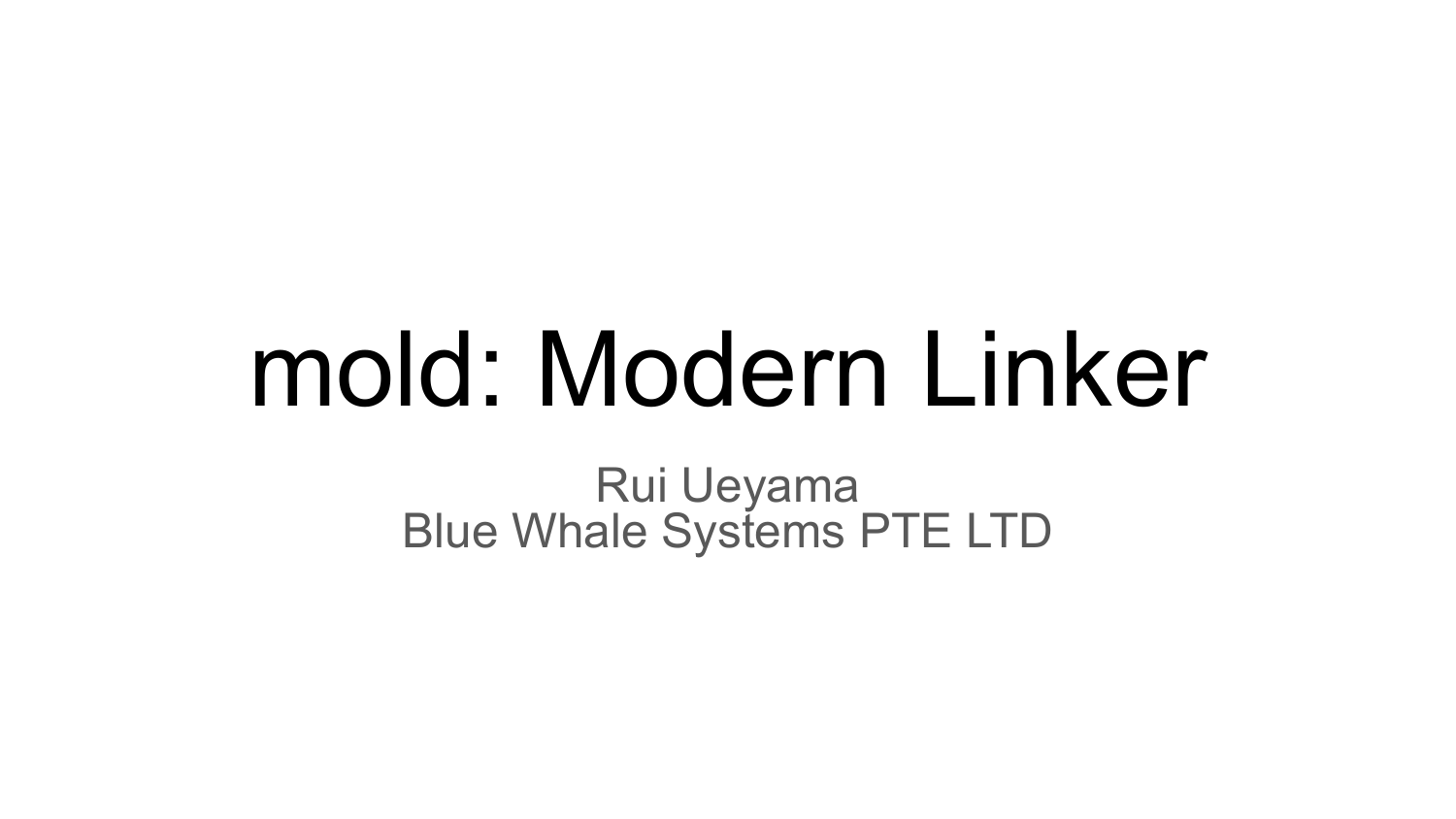#### Overview of this talk

- 1. Status of the project
- 2. What is the linker?
- 3. Why does the linker's speed matter?
- 4. Performance comparison of mold, LLVM lld and GNU gold
- 5. Why is mold so fast?
- 6. Hints on writing faster programs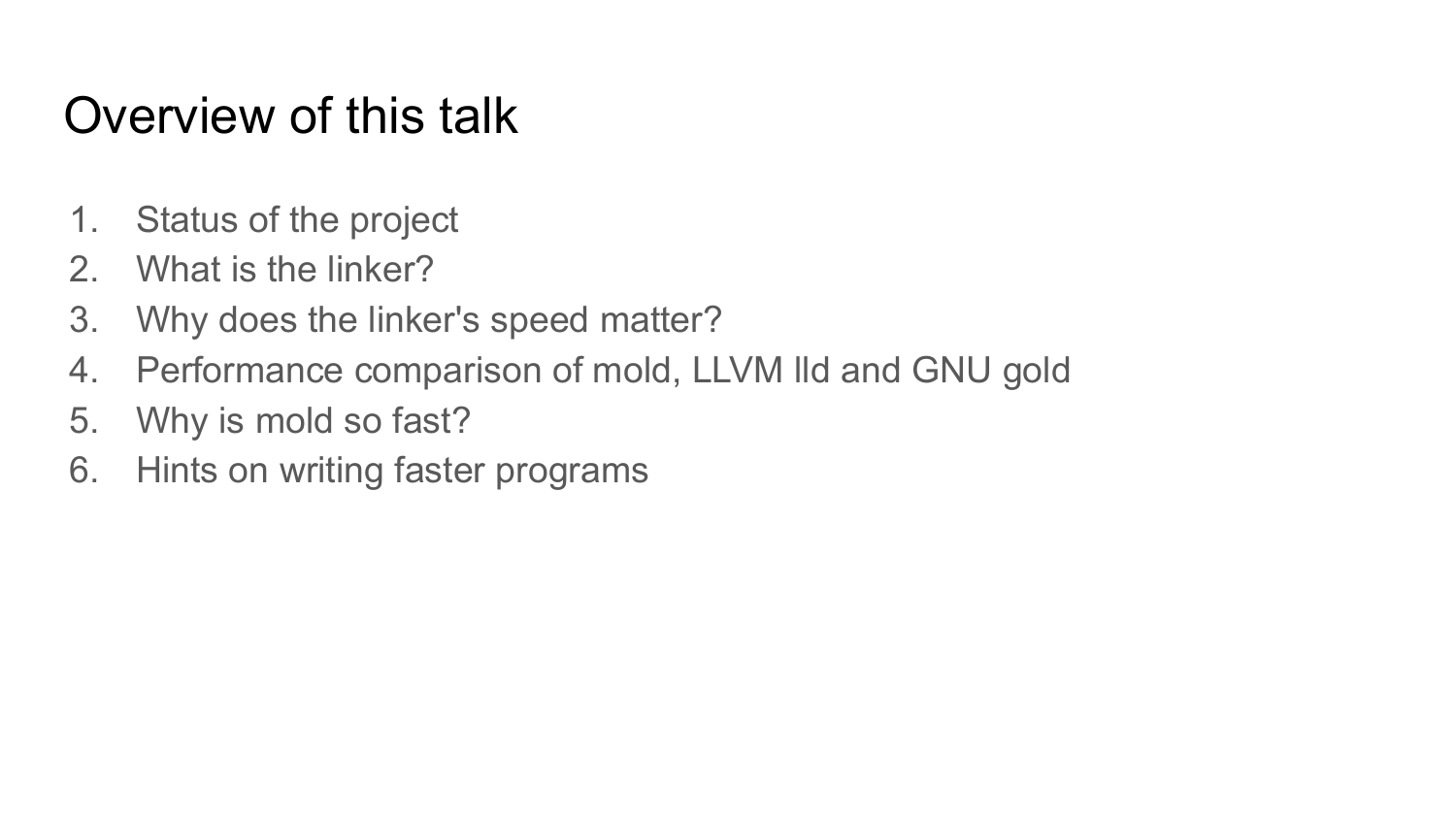#### Who am I?

Rui Ueyama

Full-time open-source developer

The original creator of the LLVM lld and mold linkers

Consider supporting my project via GitHub Sponsors or making a commercial support contract!

<https://github.com/rui314>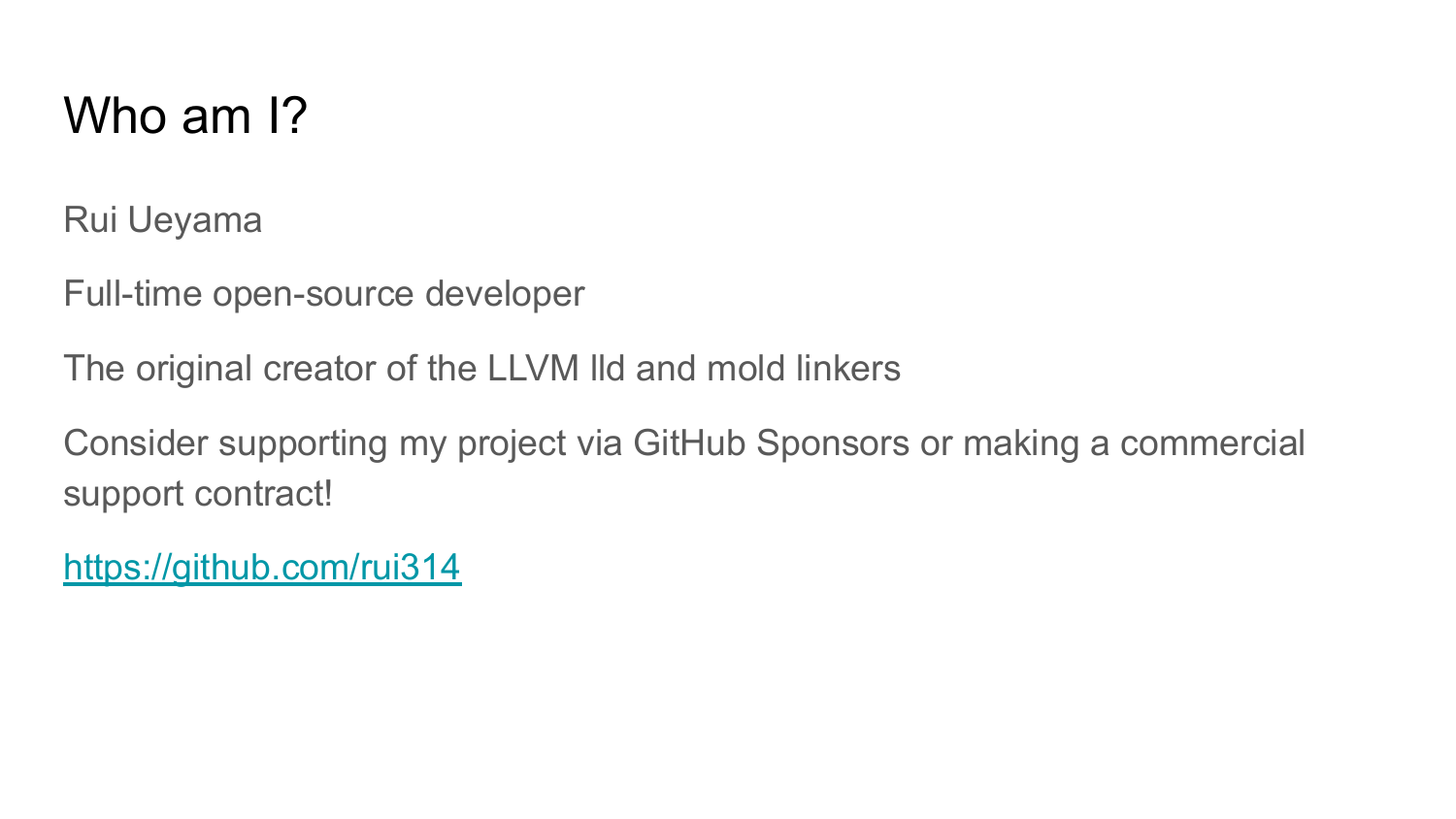# Status of the project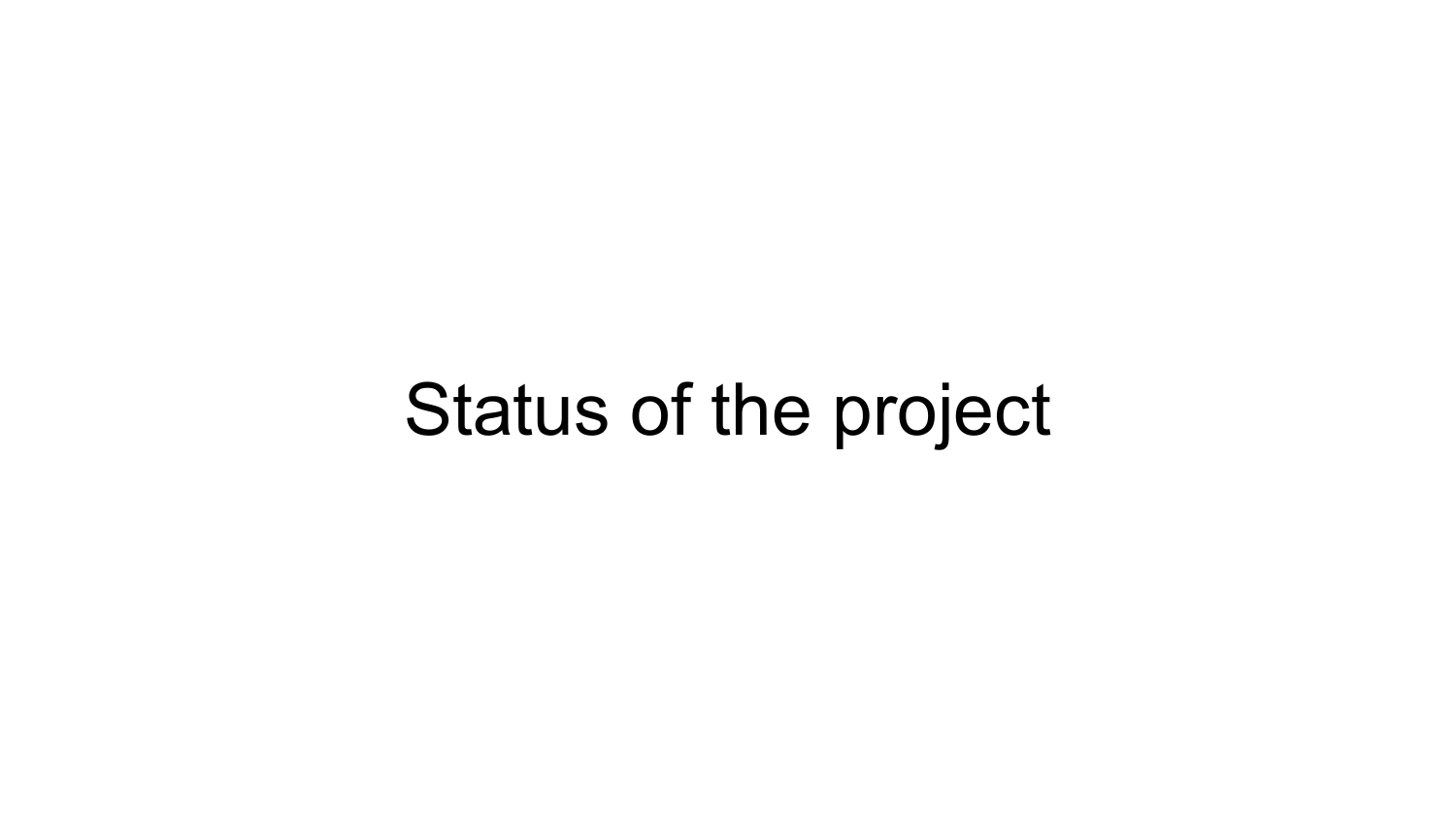#### Status of the project

mold for Unix (Linux) is production-ready and used by various projects and in many organizations. It's *extremely* fast (I'll talk about it later.)

mold for macOS/iOS/watchOS/etc is in pre-alpha. It looks like it's also *extremely* fast but not for general use yet. So stay tuned!

mold for Windows is planned after mold/macOS.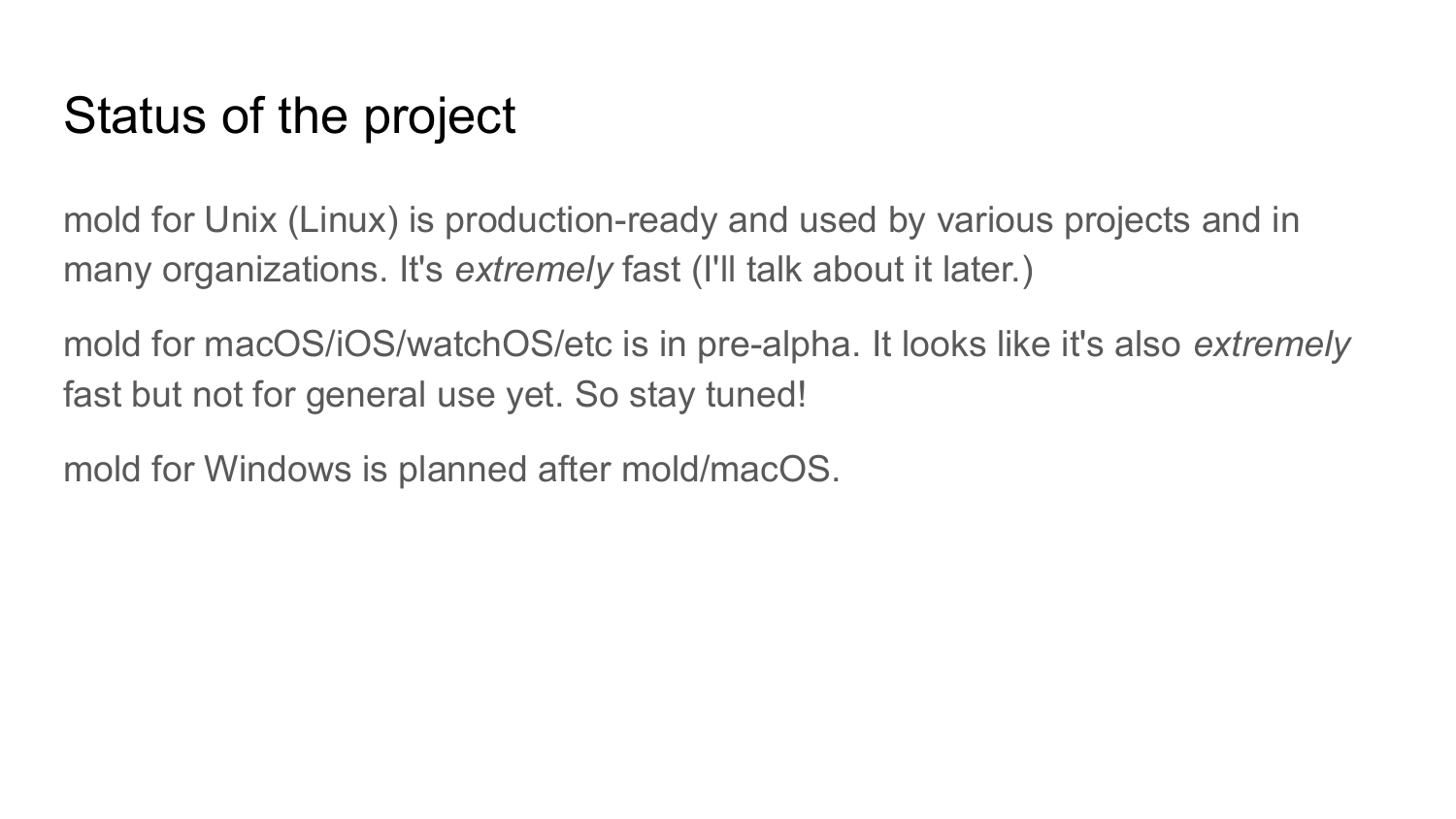# What is the linker?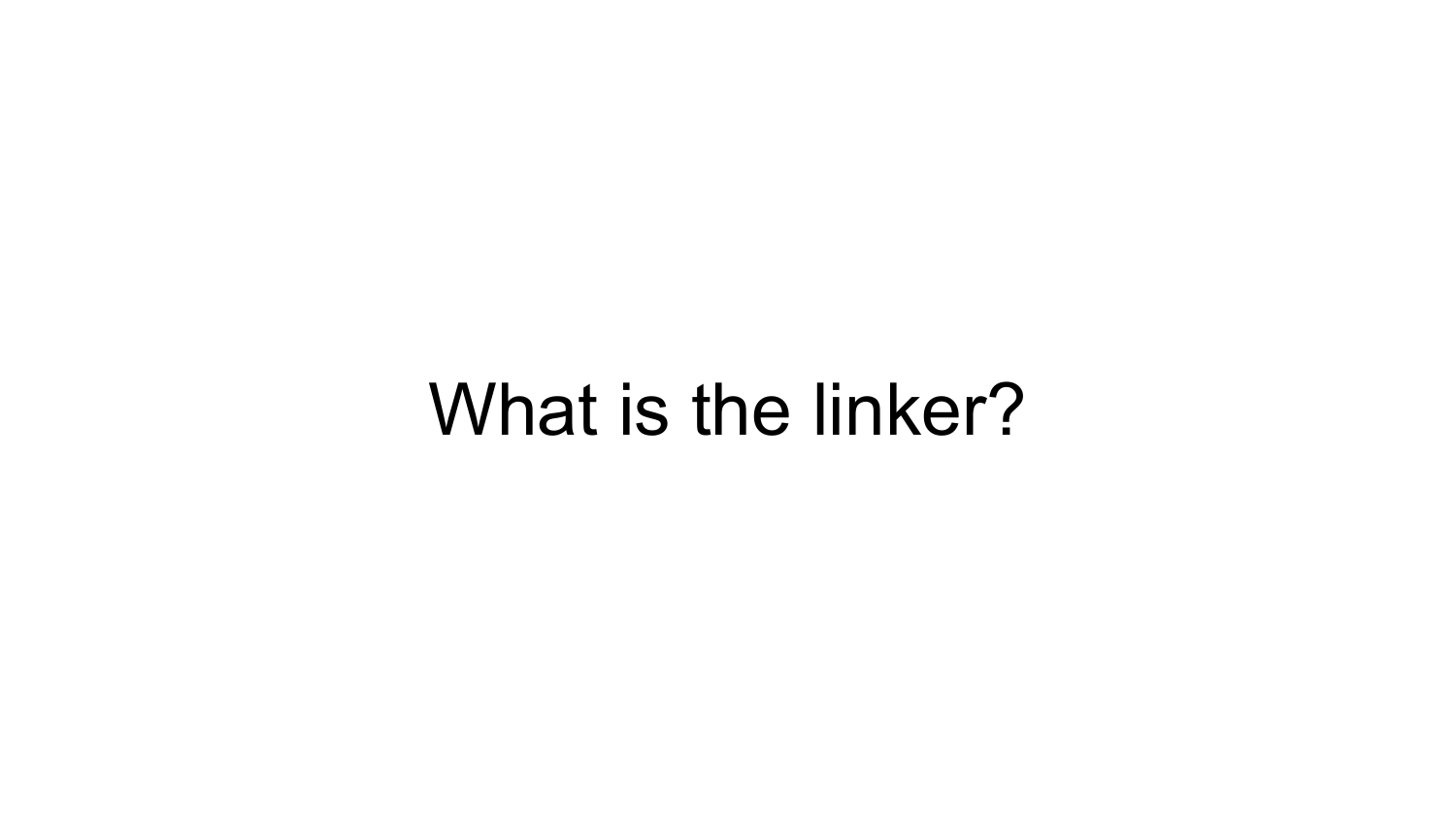### What is the linker?

Modern linkers seem to be pretty complicated because they have lots of miscellaneous features, but the fundamental concept is very simple:

- 1. A compiler compiles a piece of source code into an object file (a file containing machine code), and
- 2. a linker combines object files into a single executable or a dynamic library file.

Unless you are writing a program in a scripting language, chances are you are using a linker!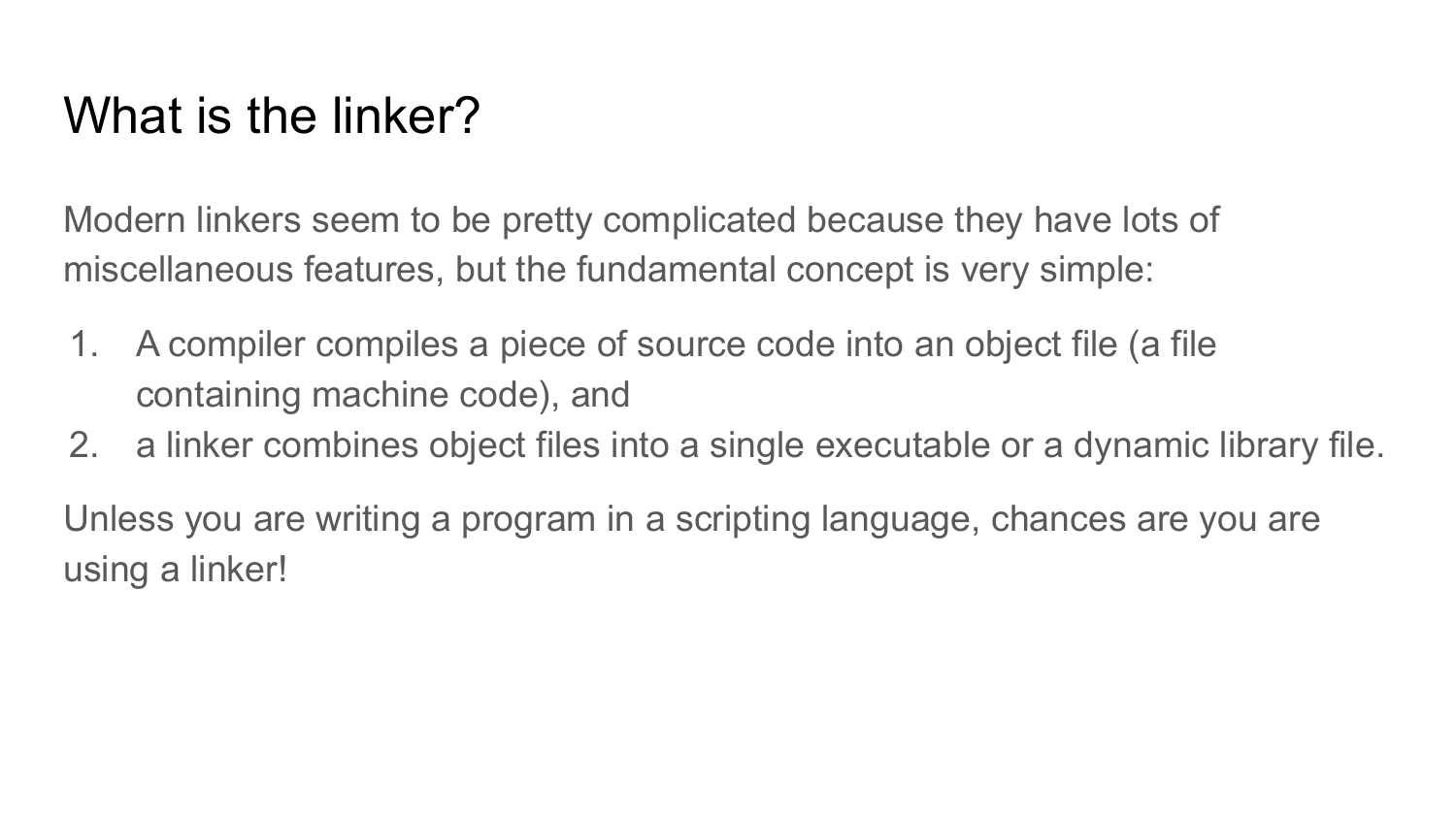#### The origin of the linker

Linkers and Loaders, ISBN 978-1558604964, John R. Levine (1999) Chapter 1.2

*Programmers were using libraries of subprograms even before they used assemblers. By 1947, John Mauchly, who led the ENIAC project, wrote about loading programs along with subprograms selected from a catalog of programs stored on tapes, and of the need to relocate the subprograms' code to reflect the addresses at which they were loaded. Perhaps surprisingly, these two basic linker functions, relocation and library search, appear to predate even assemblers, as Mauchly expected both the program and subprograms to be written in machine language. The relocating loader allowed the authors and users of the subprograms to write each subprogram as though it would start at location zero, and to defer the actual address binding until the subprograms were linked with a particular main program.*

A linker would be a program you want to write after inventing a digital computer, even before writing an assembler for it!

For example, if you write a sort() function in machine code in hex, you'd want to use it in many programs. That naturally led to a desire to write a linker.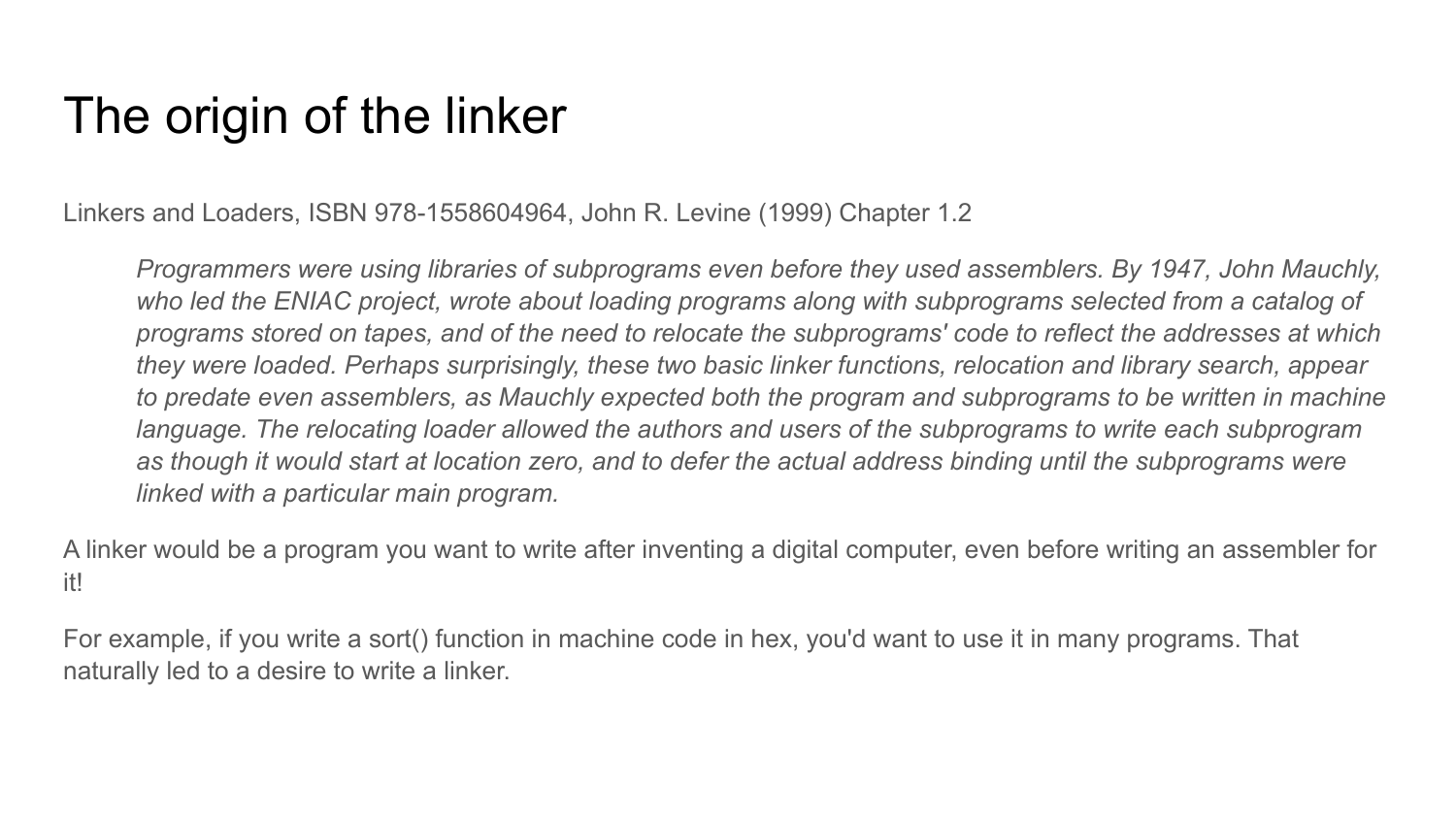### Linker in action (1)

\$ make c++ -c -o main.o main.cc c++ -c -o object\_file.o object\_file.cc c++ -c -o input\_sections.o input\_sections.cc …… c++ -c -o glob.o glob.cc **c++ main.o object\_file.o input\_sections.o output\_chunks.o mapfile.o perf.o linker\_script.o archive\_file.o output\_file.o subprocess.o gc\_sections.o icf.o symbols.o commandline.o filepath.o glob.o -o mold -L/home/ruiu/mold/oneTBB/build/linux\_intel64\_gcc\_cc9.3.0\_libc2.31\_kernel5.10.0\_release/ -Wl,-rpath=/home/ruiu/mold/oneTBB/build/linux\_intel64\_gcc\_cc9.3.0\_libc2.31\_kernel5.10.0\_release/ -L/home/ruiu/mold/mimalloc/out/release -Wl,-rpath=/home/ruiu/mold/mimalloc/out/release -L/home/ruiu/mold/xxHash -lcrypto -pthread -ltbb -lmimalloc -lz xxHash/libxxhash.a**

- The bold part is the command line to invoke a linker. That usually occurs at the very end of a build.
- gcc/clang/cc (or g++/clang++/c++) are a *compiler driver* and not a compiler itself (in a narrower sense.) They invoke appropriate backend commands based on given files' file extensions.
- The linker command, "ld", is also expected to be indirectly invoked by a compiler driver.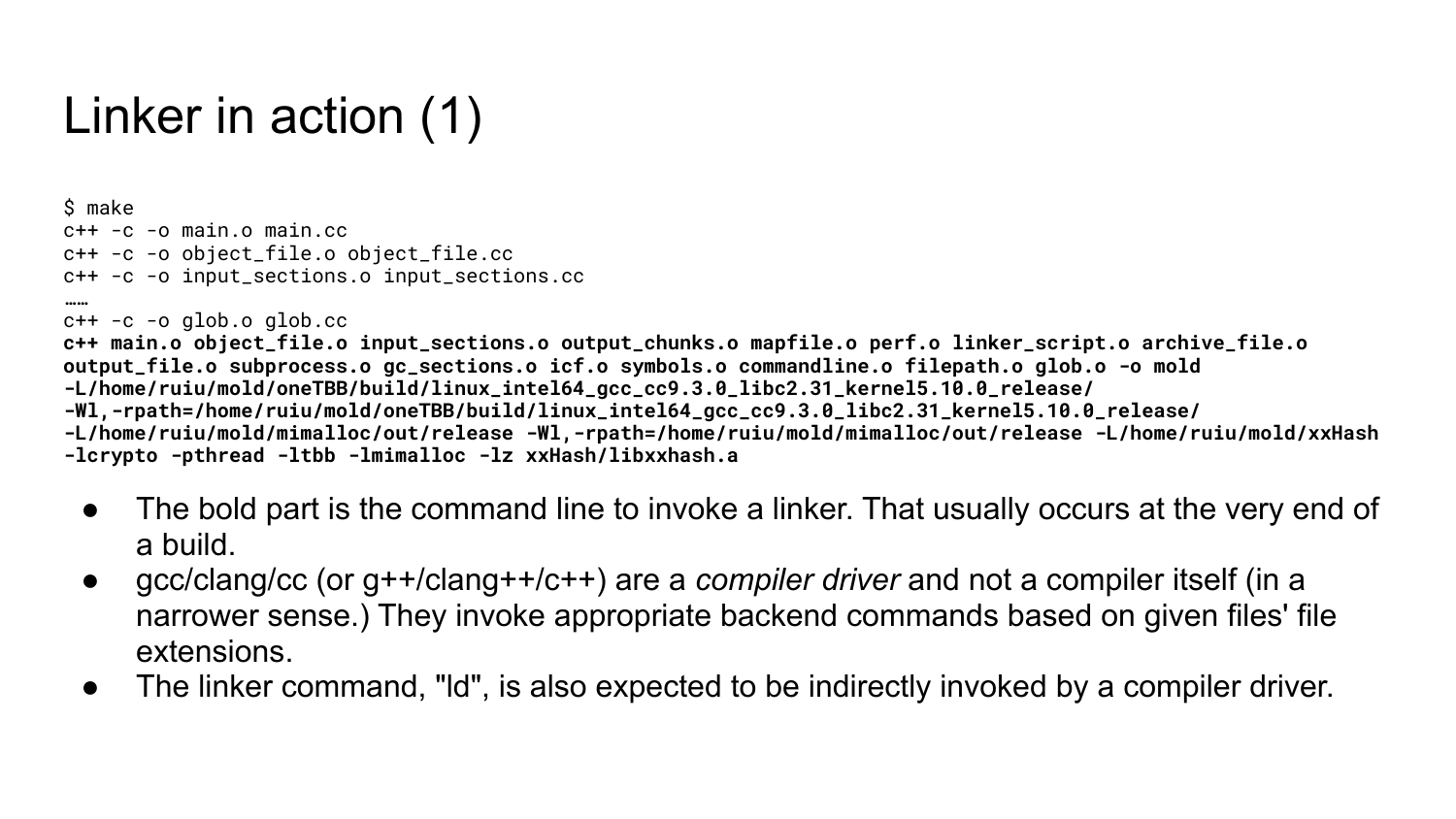#### Linker in action (2)

Appending "-###" makes a compiler driver to show the actual ld command line:

```
$ clang -o hello hello.o main.o -###
/usr/bin/ld -z relro --hash-style=gnu --build-id --eh-frame-hdr -m elf_x86_64 
-dynamic-linker /lib64/ld-linux-x86-64.so.2 -o hello 
/usr/bin/../lib/gcc/x86_64-linux-gnu/10/../../../x86_64-linux-gnu/crt1.o 
/usr/bin/../lib/gcc/x86_64-linux-gnu/10/../../../x86_64-linux-gnu/crti.o 
/usr/bin/../lib/gcc/x86_64-linux-gnu/10/crtbegin.o -L/usr/bin/../lib/gcc/x86_64-linux-gnu/10 
-L/usr/bin/../lib/gcc/x86_64-linux-gnu/10/../../../x86_64-linux-gnu 
-L/usr/bin/../lib/gcc/x86_64-linux-gnu/10/../../../../lib64 -L/lib/x86_64-linux-gnu 
-L/lib/../lib64 -L/usr/lib/x86_64-linux-gnu -L/usr/lib/../lib64 
-L/usr/lib/x86_64-linux-qnu/../lib64 -L/usr/bin/../lib/qcc/x86_64-linux-qnu/10/../../...-L/usr/lib/llvm-10/bin/../lib -L/lib -L/usr/lib hello.o main.o -lgcc --as-needed -lgcc_s 
--no-as-needed -lc -lgcc --as-needed -lgcc_s --no-as-needed 
/usr/bin/../lib/gcc/x86_64-linux-gnu/10/crtend.o 
/usr/bin/../lib/gcc/x86_64-linux-gnu/10/../../../x86_64-linux-gnu/crtn.o
```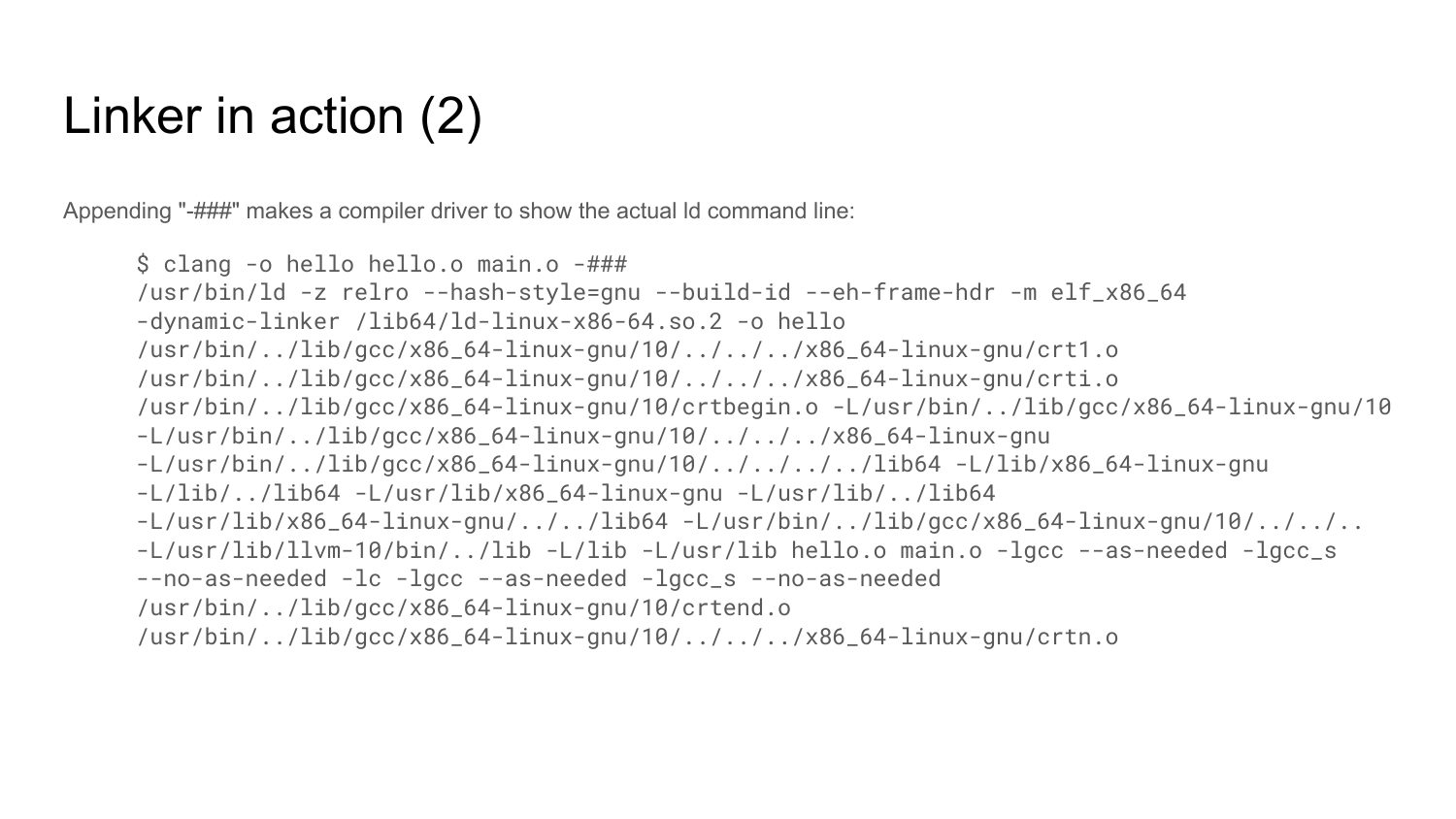#### Why do we need a linker?

We don't actually need a linker! But such system is impractical.

- It is theoretically doable to make a compiler to directly emit an executable
- To make it possible, we have to pass *all* source code to a compiler
- It is inefficient to compile all source code every time we rebuild a file
- Ex. functions in libc:<https://git.musl-libc.org/cgit/musl/tree/src/stdio/vfprintf.c>
	- It's just a waste of time to compile functions like this every time we build something

Separate compilation

- A compiler takes a fragment of a program and emit compiled machine code for it
- A linker combines machine code fragments to complete a program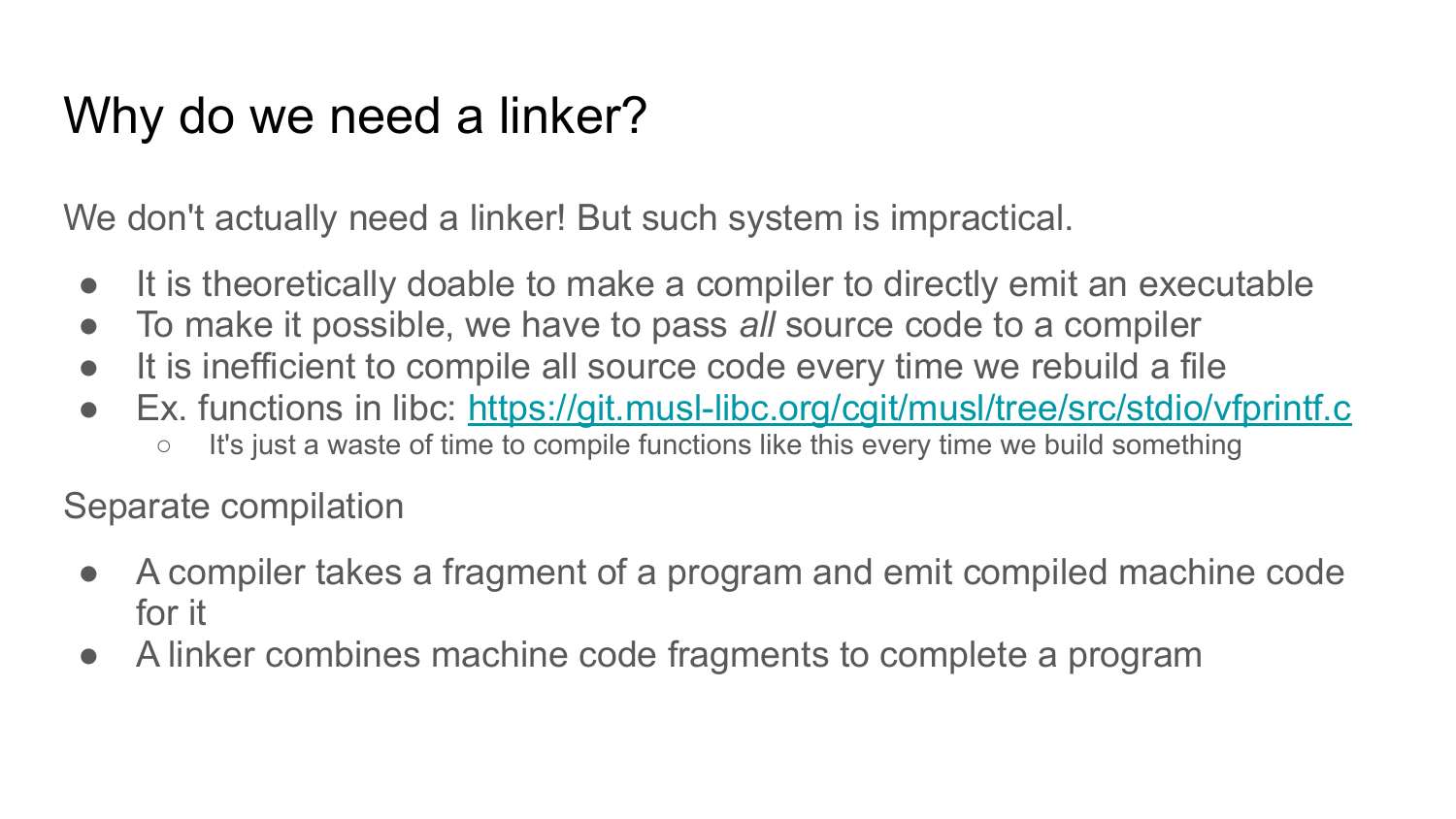#### Executable file and its memory image

Executable contains code and data

Code and data are mapped to memory

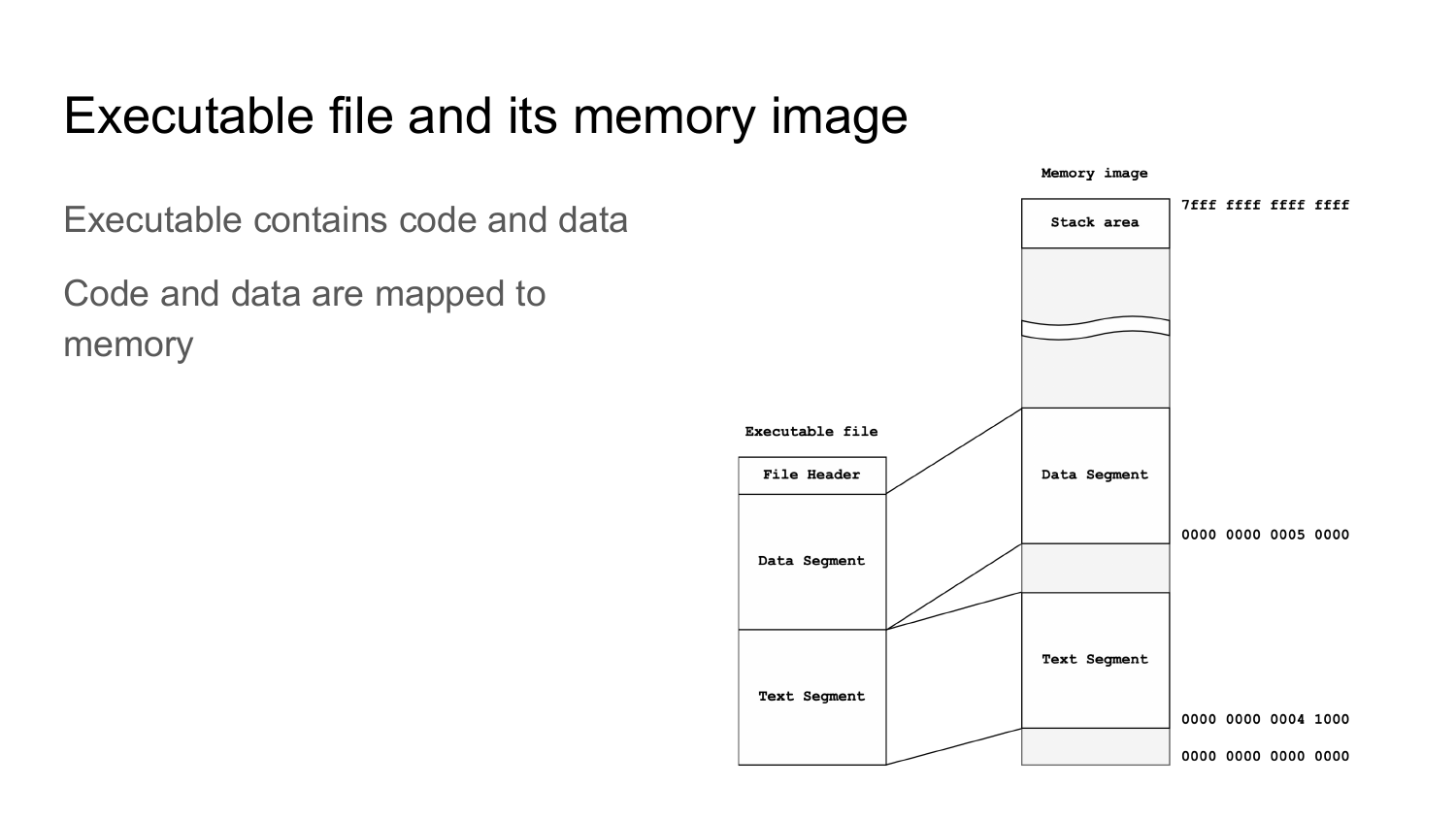### Object file structure

Each object file contains code and data

Linker combines them into larger segments

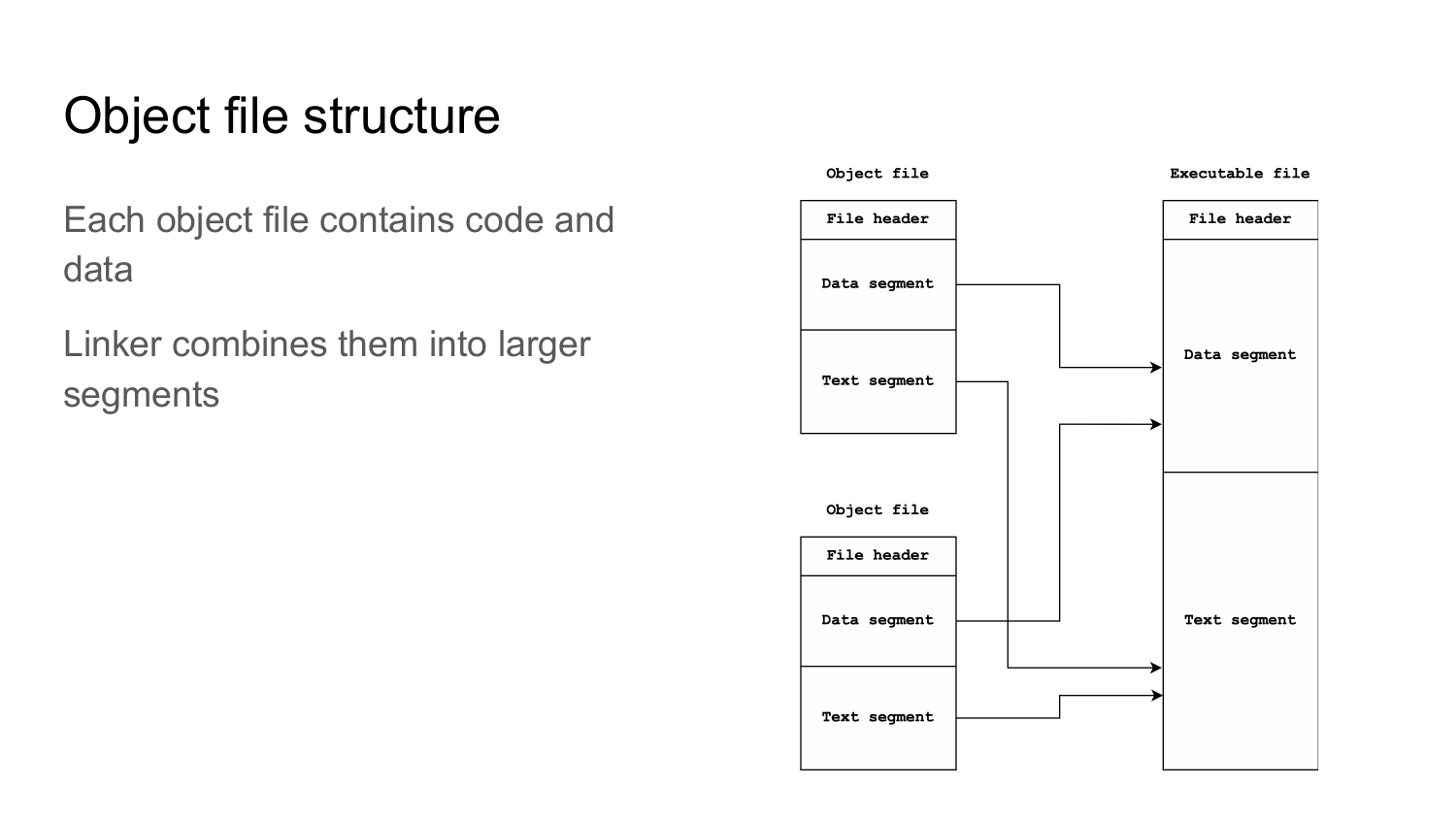### Relocation (1)

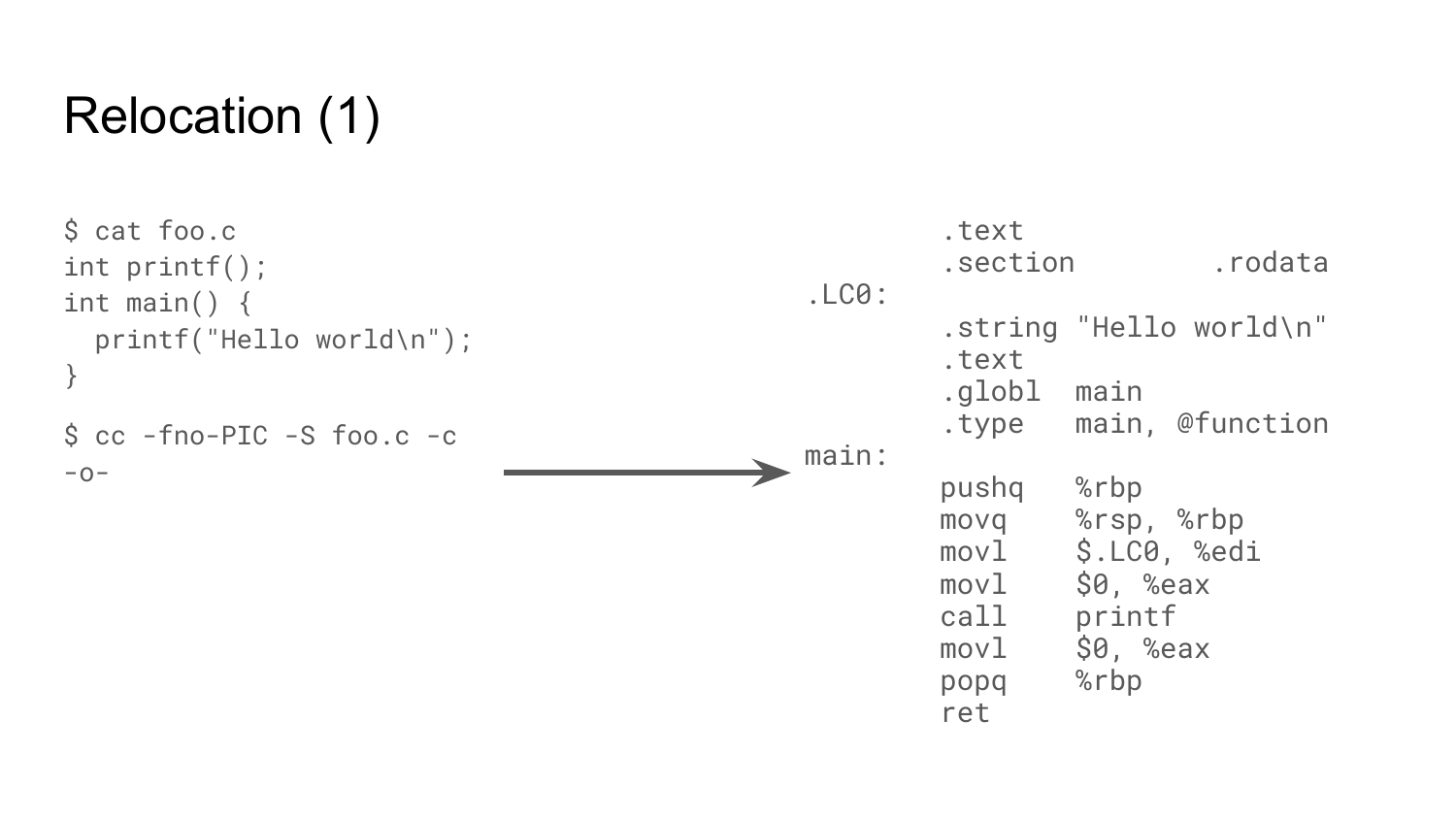#### Relocation (2)

\$ objdump -dr /tmp/foo.o Disassembly of section .text: 0000000000000000 <main>: 0: f3 0f 1e fa endbr64 4: 55 push %rbp 5: 48 89 e5 mov %rsp,%rbp 8: 48 8d 3d 00 00 00 00 lea 0x0(%rip),%rdi # f <main+0xf> b: R\_X86\_64\_PC32 .rodata-0x4 f: b8 00 00 00 00 mov \$0x0,%eax 14: e8 **00 00 00 00** callq 19 <main+0x19> 15: R\_X86\_64\_PLT32 printf-0x4 19: b8 00 00 00 00 mov \$0x0,%eax 1e: 5d pop %rbp 1f: c3 retq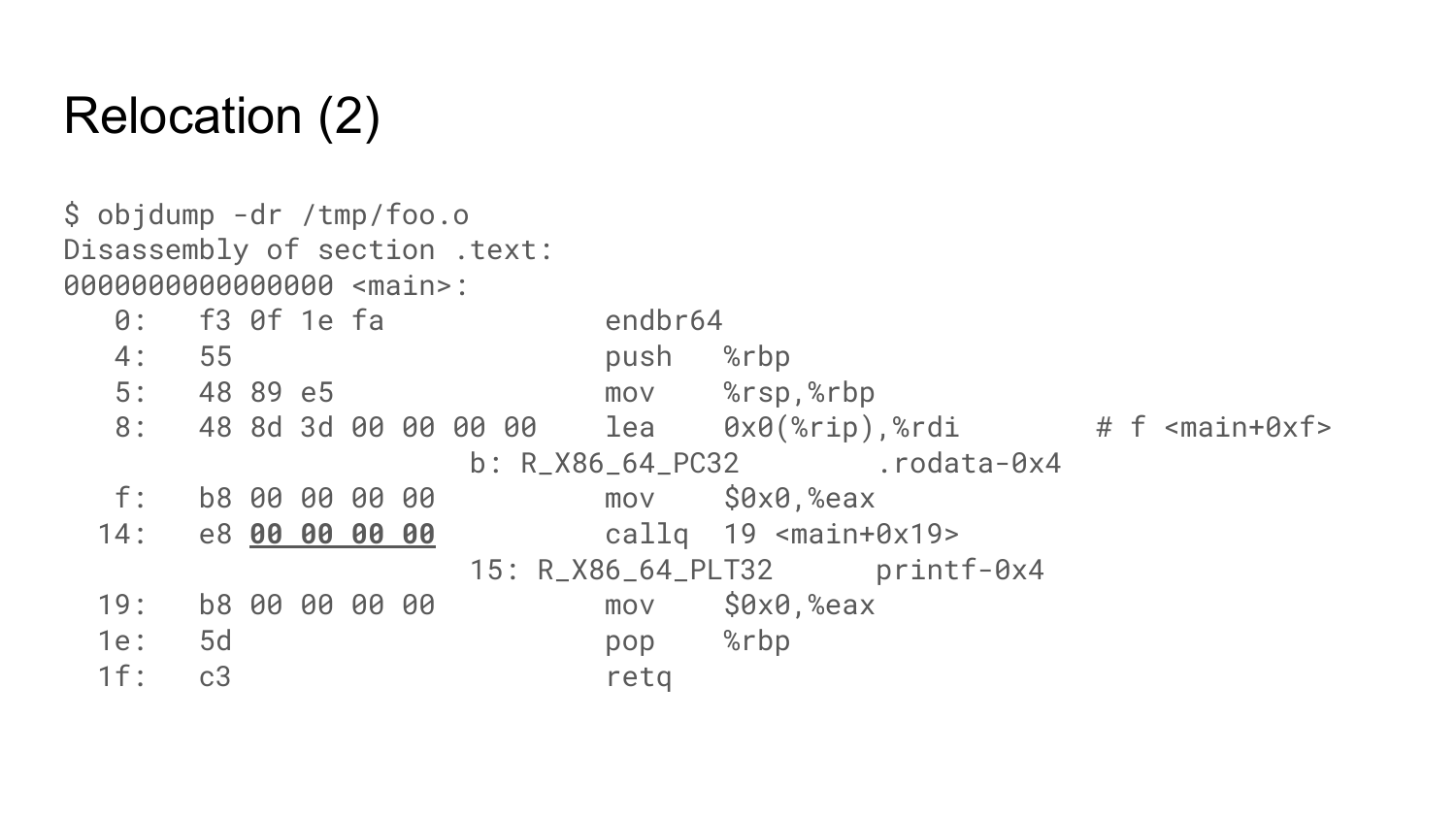#### Relocation (3)

- 14: e8 **00 00 00 00** callq 19 <main+0x19> 15: R\_X86\_64\_PLT32 printf-0x4
- Oxe8 is the opcode of callg which is followed by four bytes offset.
- The offset to the printf's machine code is not known at compile time, as the compiler has no idea as to where the printf is at runtime.
- Compiler instead emits a *relocation record* saying that "fill the offset X of section Y with a symbol address Z".
- Linker applies relocations to complete a program.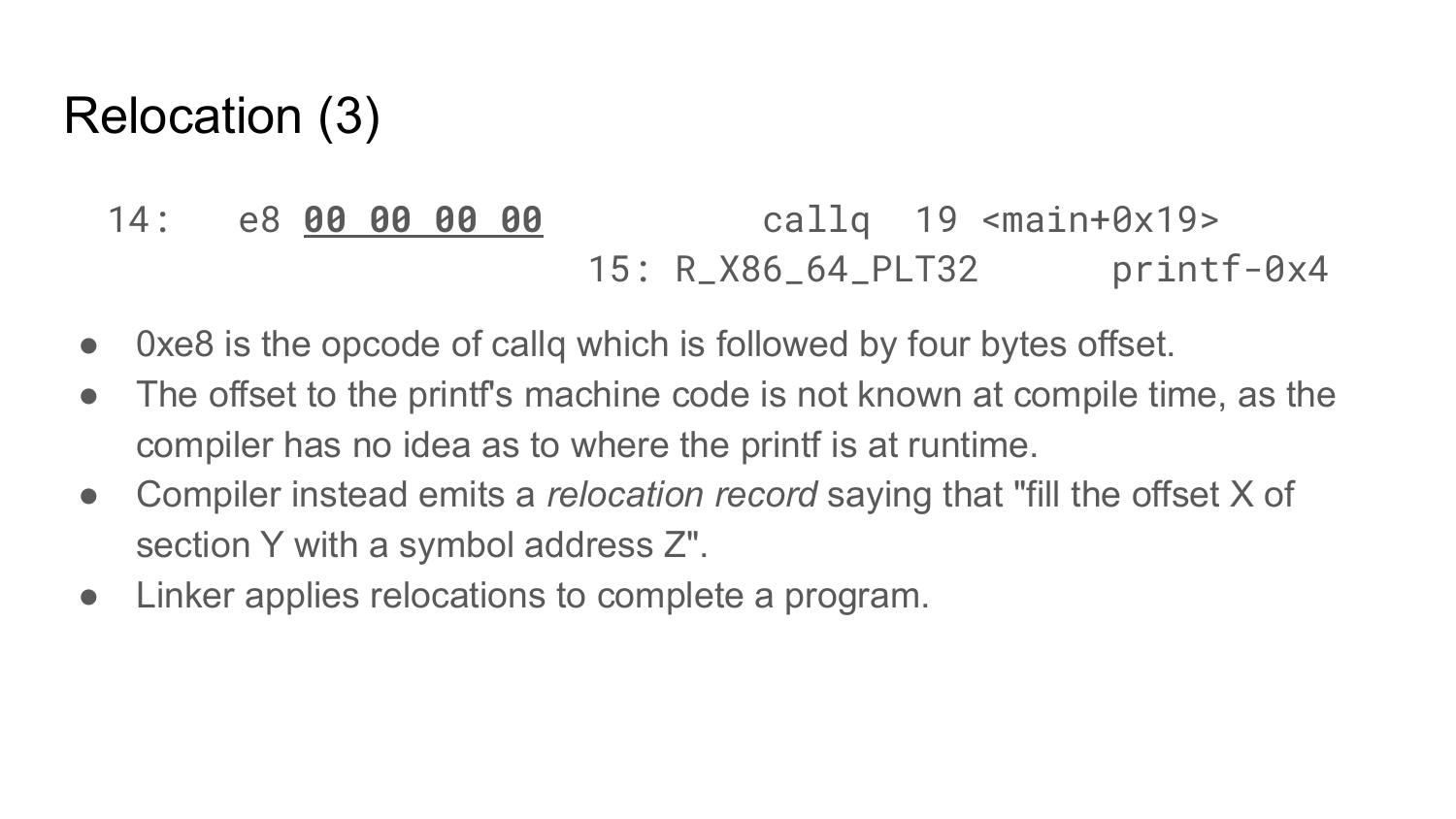#### Fundamental features of the linker

- 1. Combining object files into a single file, and
- 2. applying relocations

Everything else is secondary!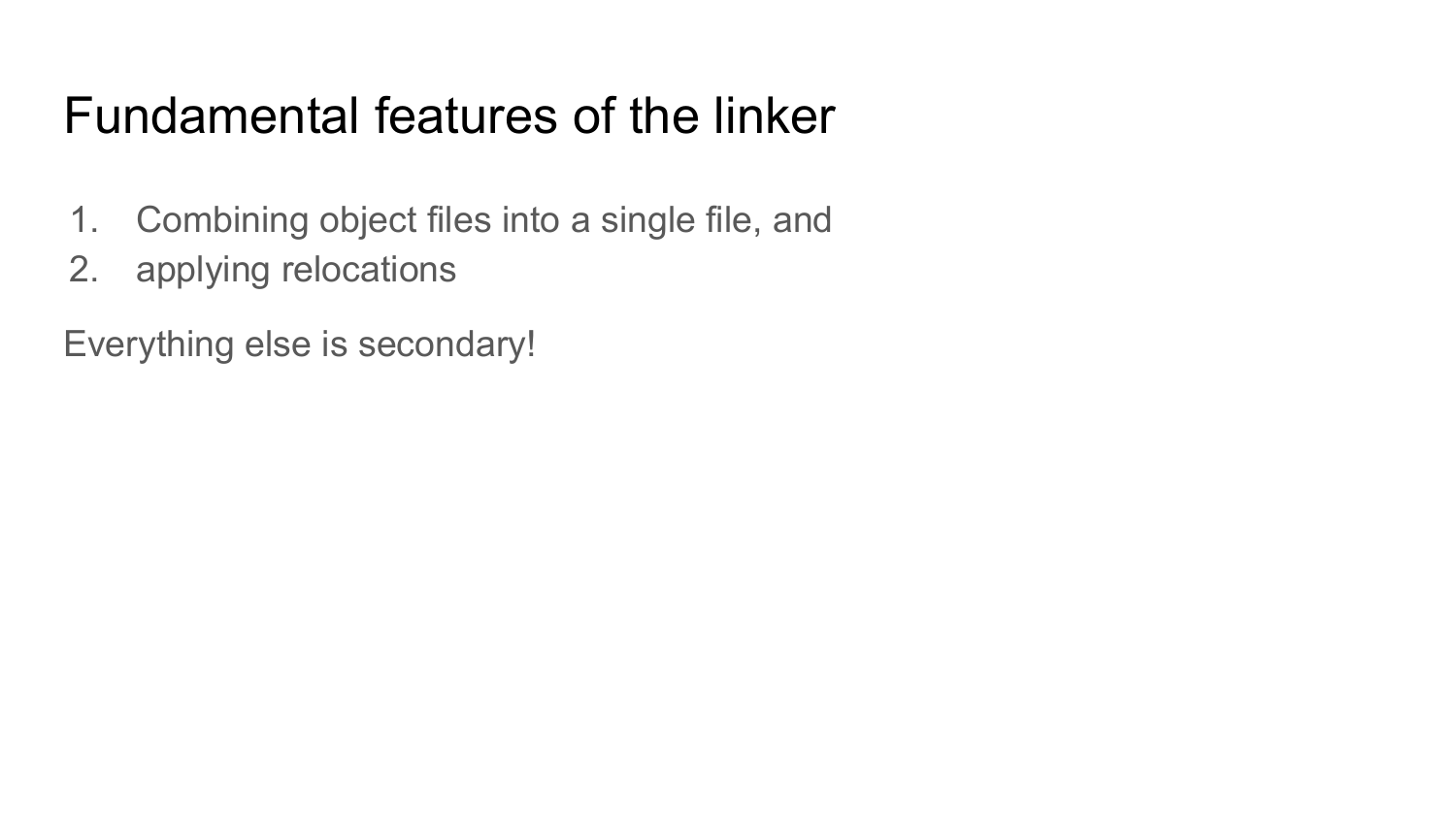# Static library (1)

In libc, each function is stored to its own source file and compiled to an object file individually.

<https://github.com/ifduyue/musl/tree/master/src/stdio>

You can see the contents of a static libc library with the following command:

\$ ar t /usr/lib/x86\_64-linux-gnu/libc.a init-first.o libc-start.o sysdep.o version.o check\_fds.o libc-tls.o elf-init.o dso handle.o

...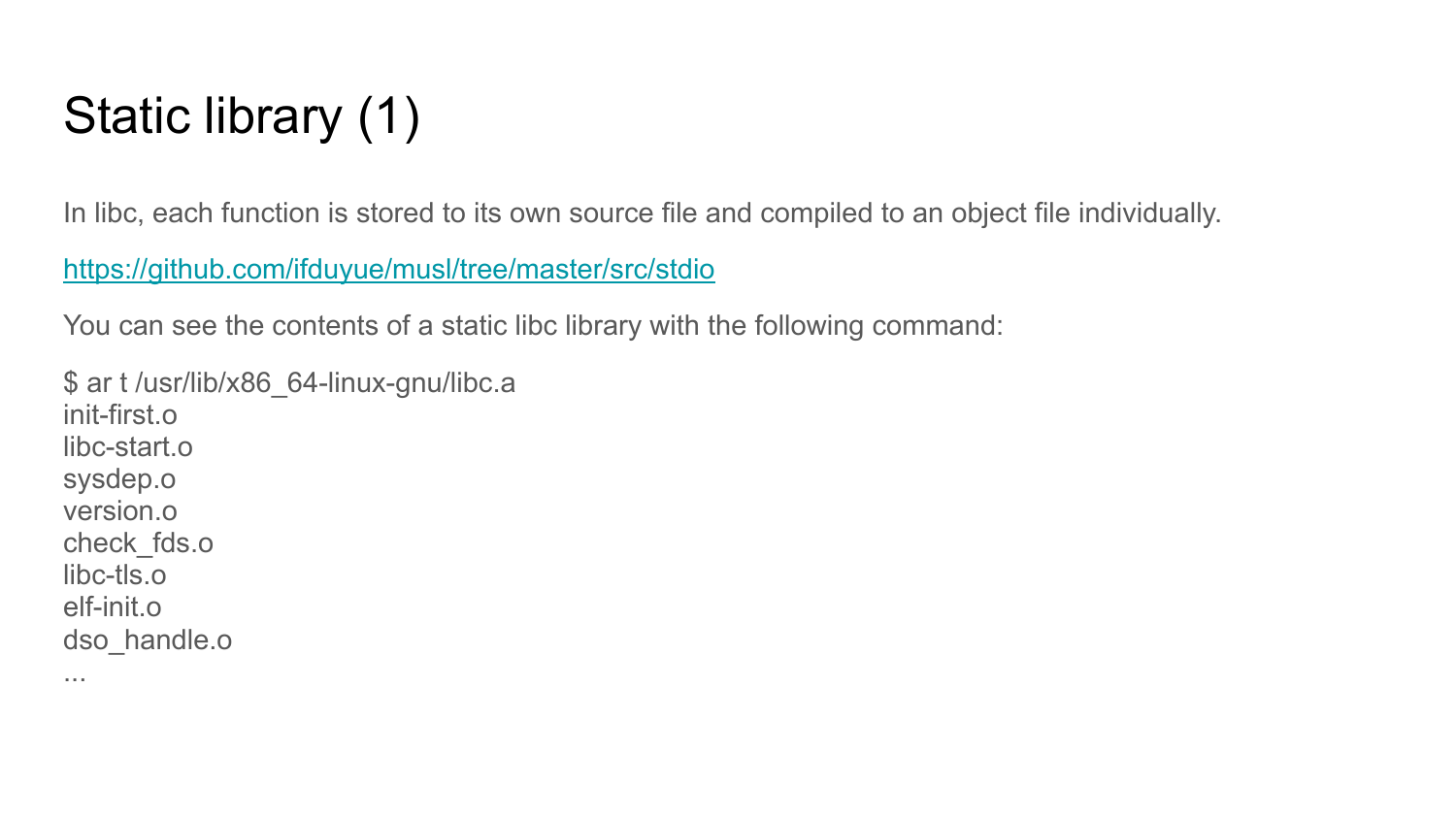# Static library (2)

Reasons to split libc into multiple object files

- We don't want to copy unnecessary functions to an output file
- For example, if we use only printf, we want to copy only printf o and other object files that printf.o depends to an output file.

You generally don't know which object files in libc provides functions that you use, but you don't have to!

If an archive file is given, the linker pulls out object files that are necessary to complete a link. Unnecessary files are not linked.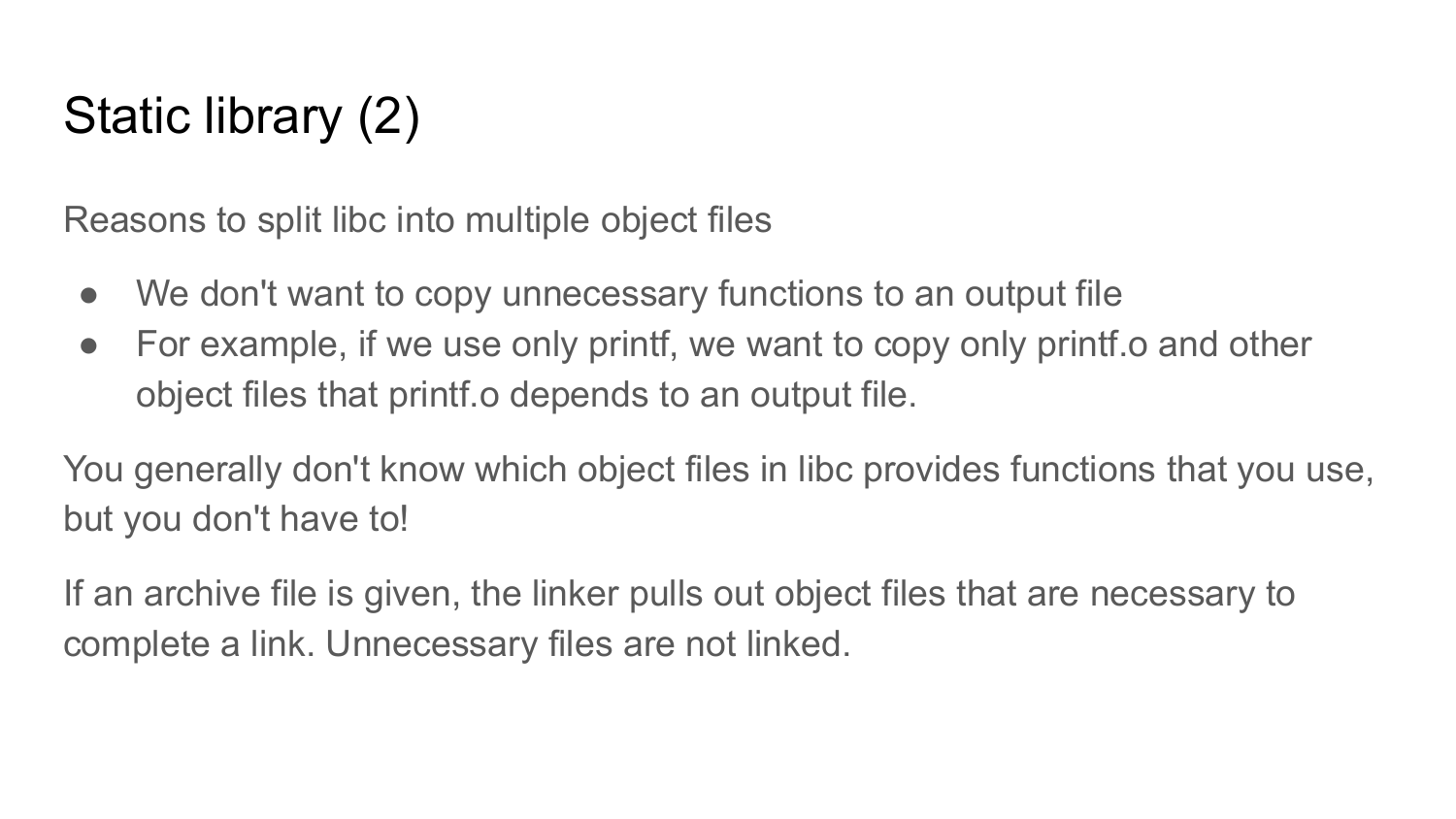#### Linking static libraries

A linker does the following to link static libraries:

- 1. Reads the contents of static libraries to find defined symbols, and
- 2. pulls out object files defining necessary symbols from static libraries and append it to an output file.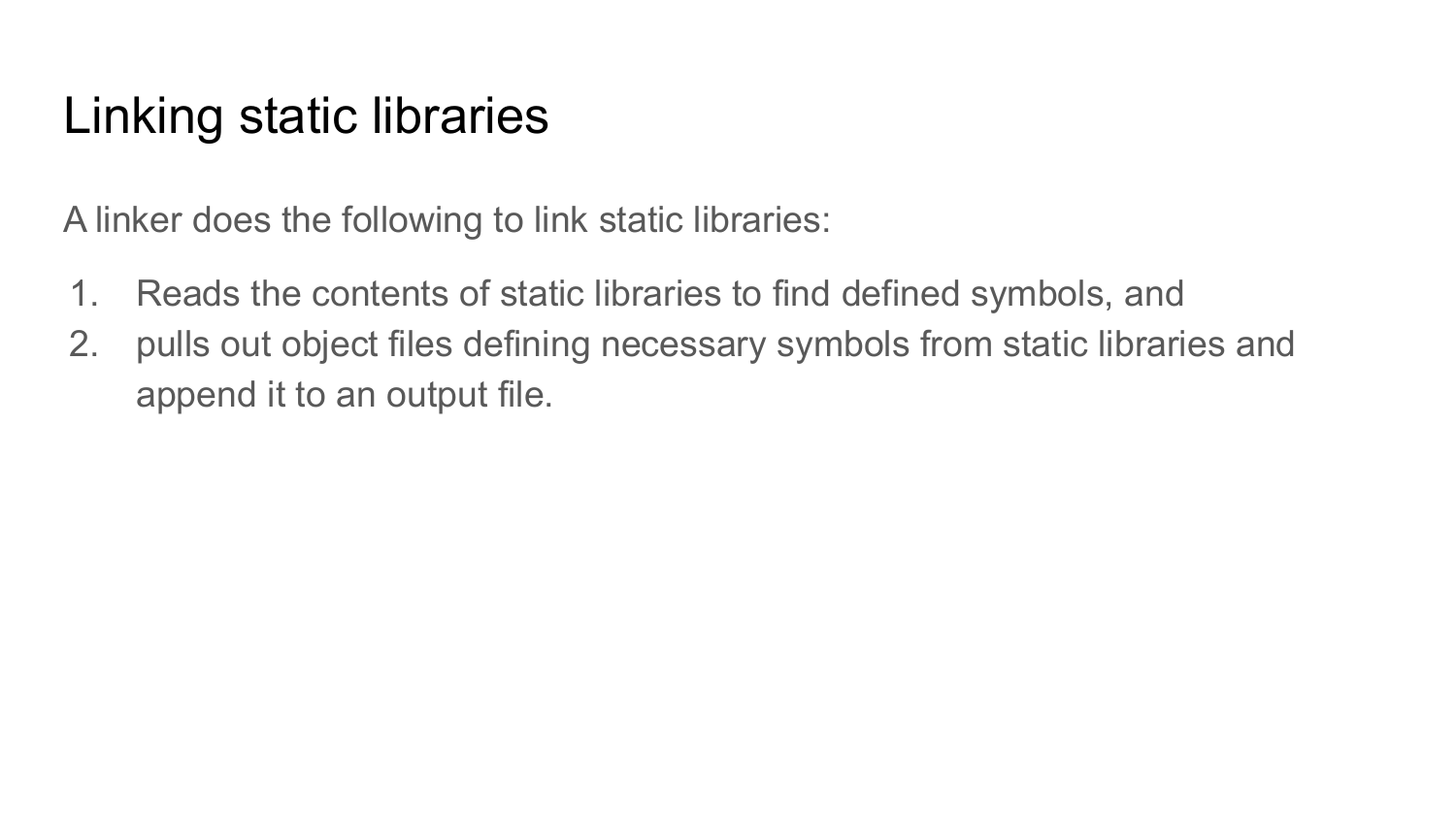# Static library (2)

Advantages of static libraries

- Simple
- Library's code and data are directly copied to an output file, so the output is self-contained (doesn't depend on another file at runtime.)

Disadvantages of static libraries

- Duplicated code and data are copied to multiple binaries
- If you want to update library's code, you need to re-link binaries.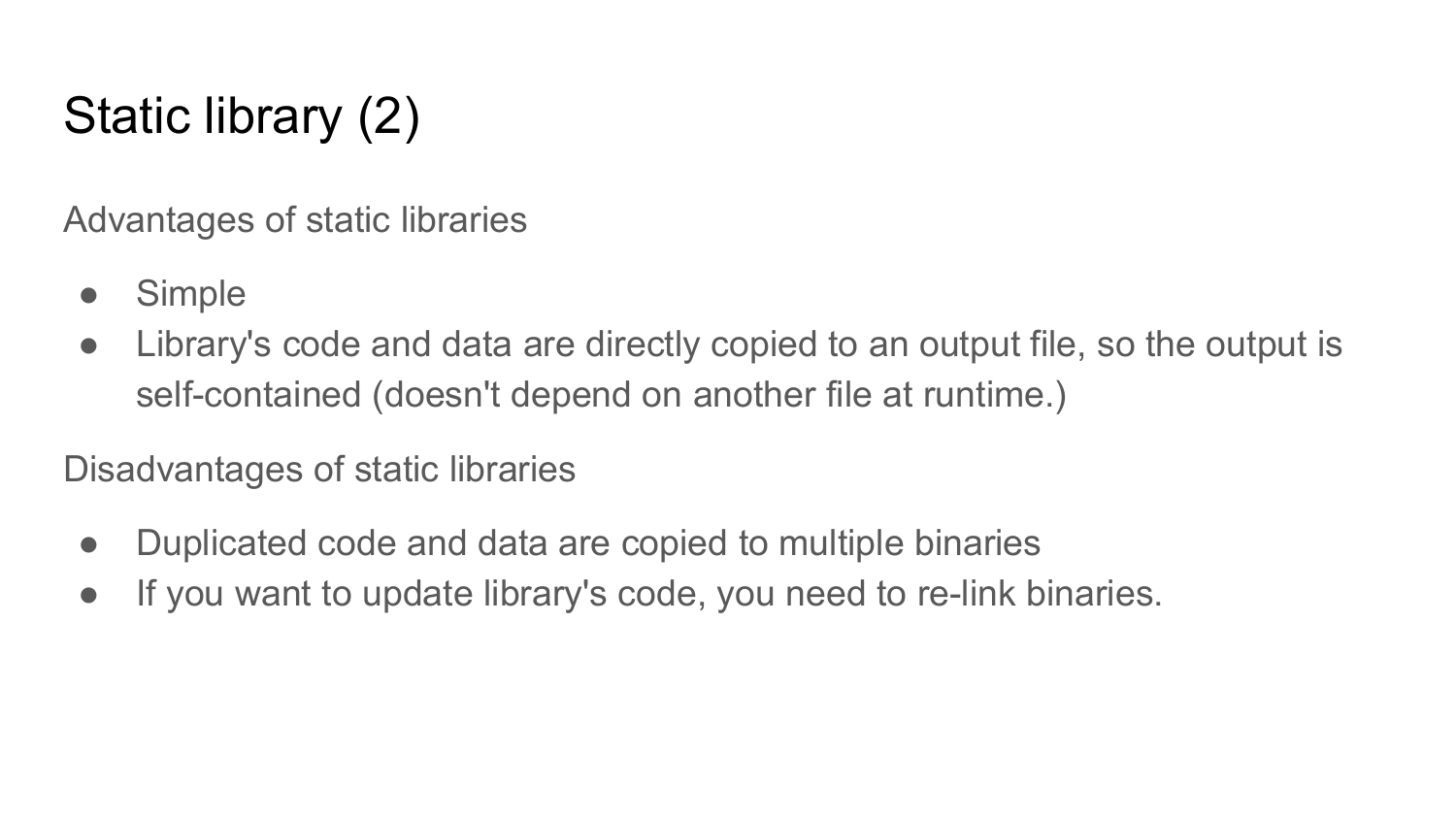# Dynamic library (1)

Dynamic libraries are loaded to memory along with the main executable.

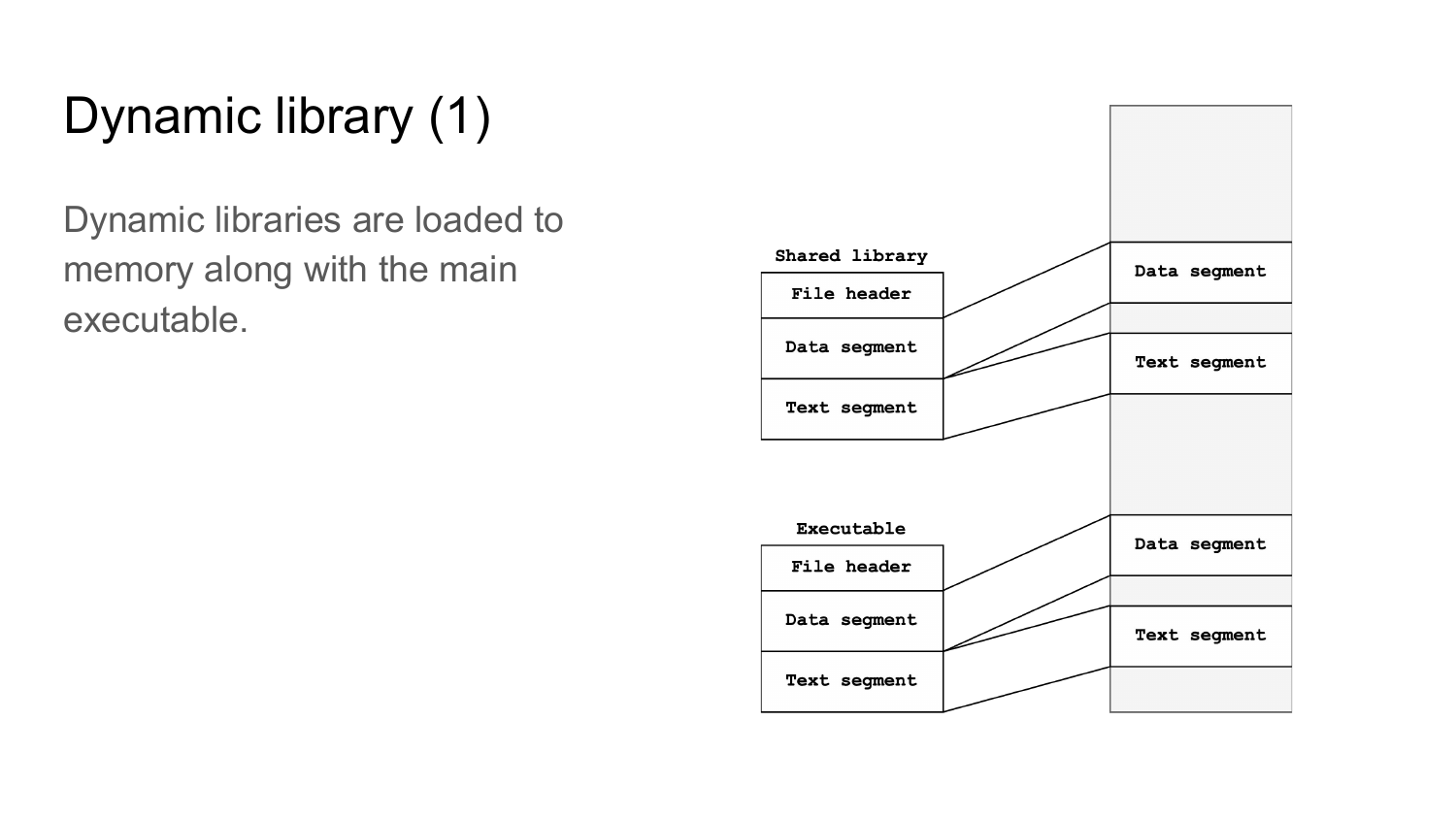# Dynamic library (2)

Advantages of dynamic libraries

- Unlike static libraries, library's actual code and data are not copied to executables
- If you want to update a library, you can just replace the library file

Disadvantages of dynamic libraries

- Complex
- There is an overhead in process startup because the loader has to do more than just loading files into memory
- Copying the executable file by itself does not complete the installation
- If the behavior of the updated library is different than it was, the program will not run properly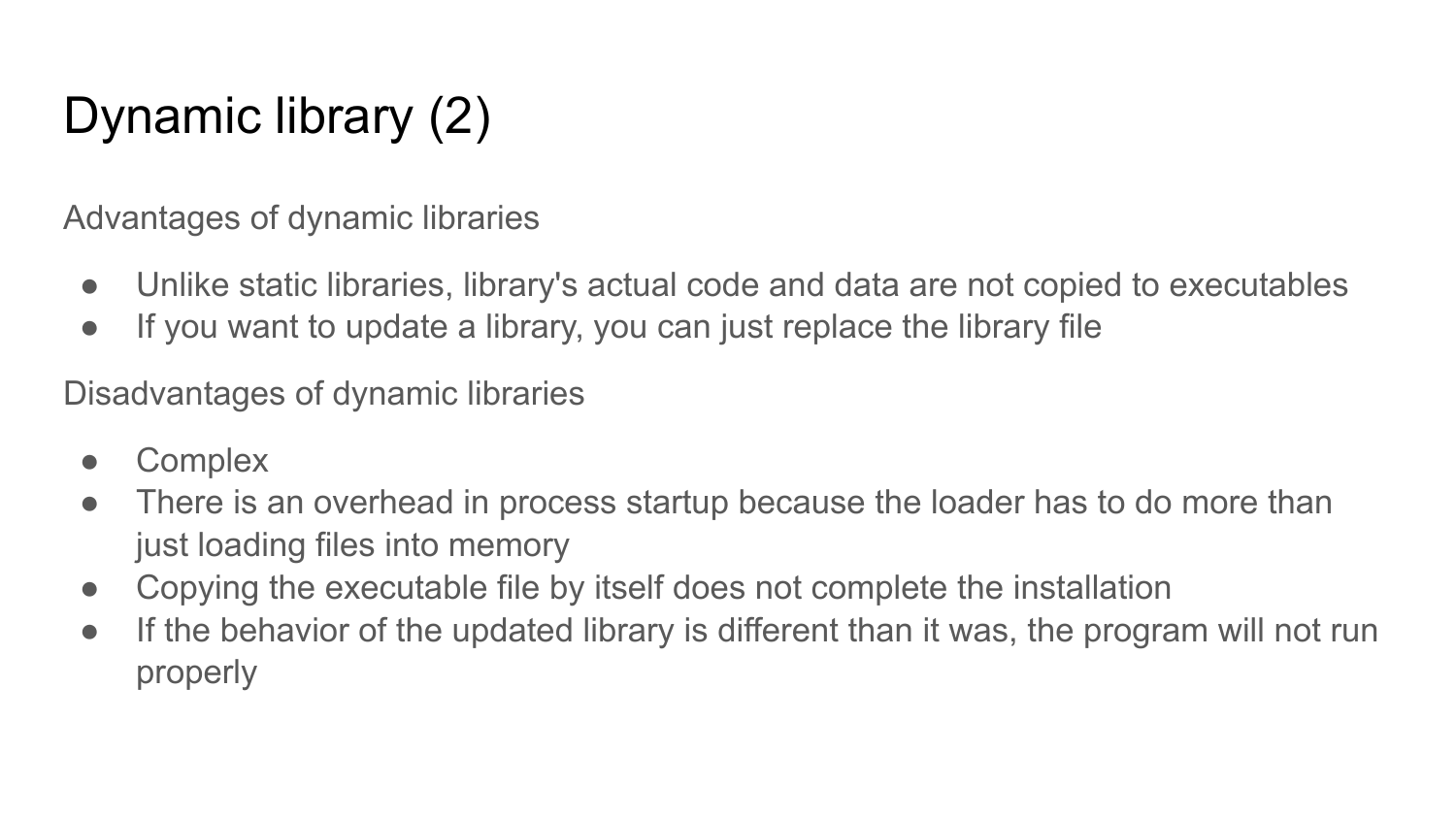#### Dynamic relocations

After loading the executable and the dynamic library into memory, the addresses of function calls between them need to be modified in memory.

It's called "dynamic relocation."

The linker can resolve relocations for those who refer locations in the same file. For external relocations, the linker creates dynamic relocations to let the program loader to apply them at load-time.

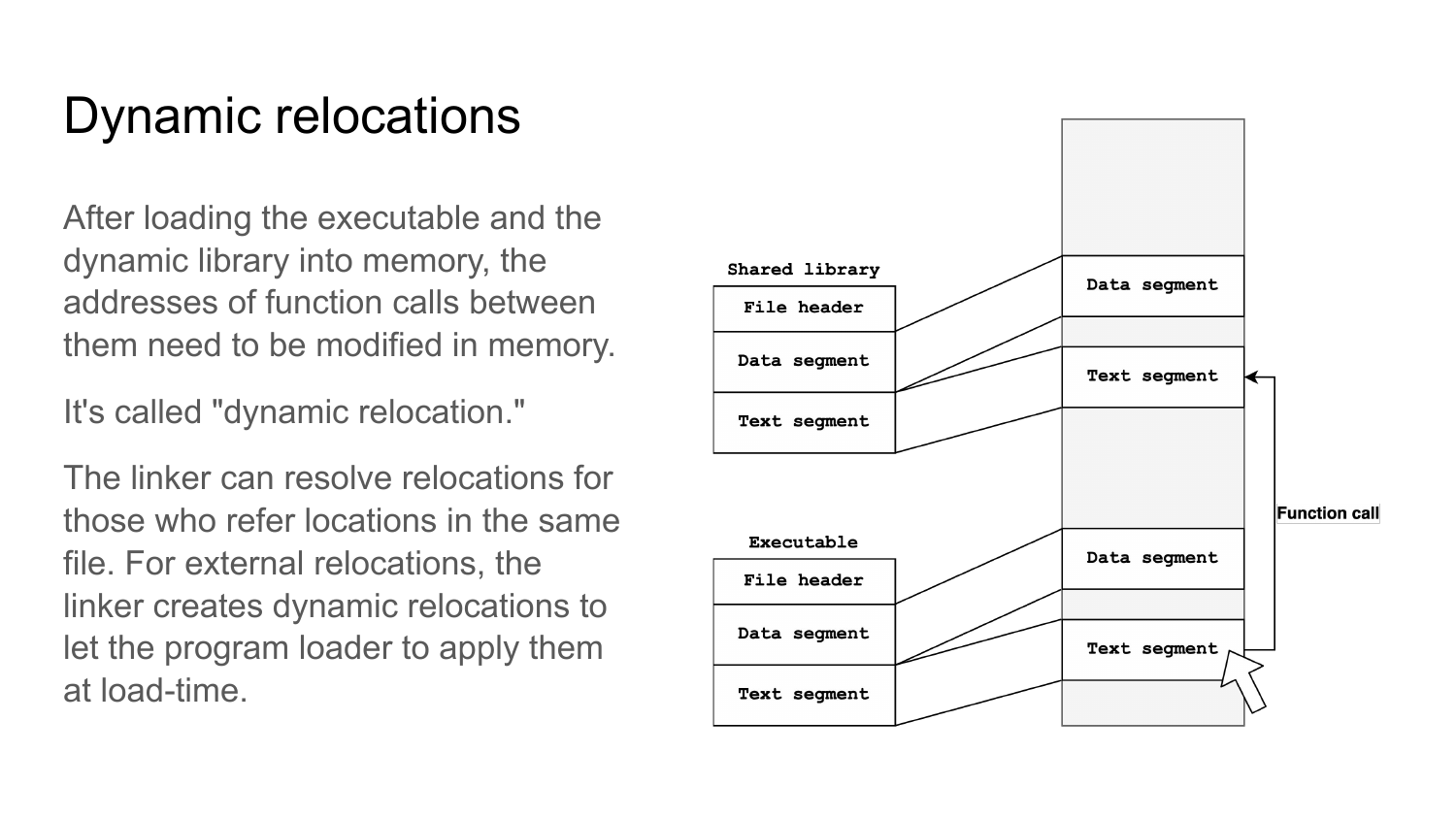#### Problems with simple dynamic relocations

There are usually so many places where dynamic relocation should be applied. libc functions, for example, are called from everywhere.

Relocating everything would slow down the program loading.

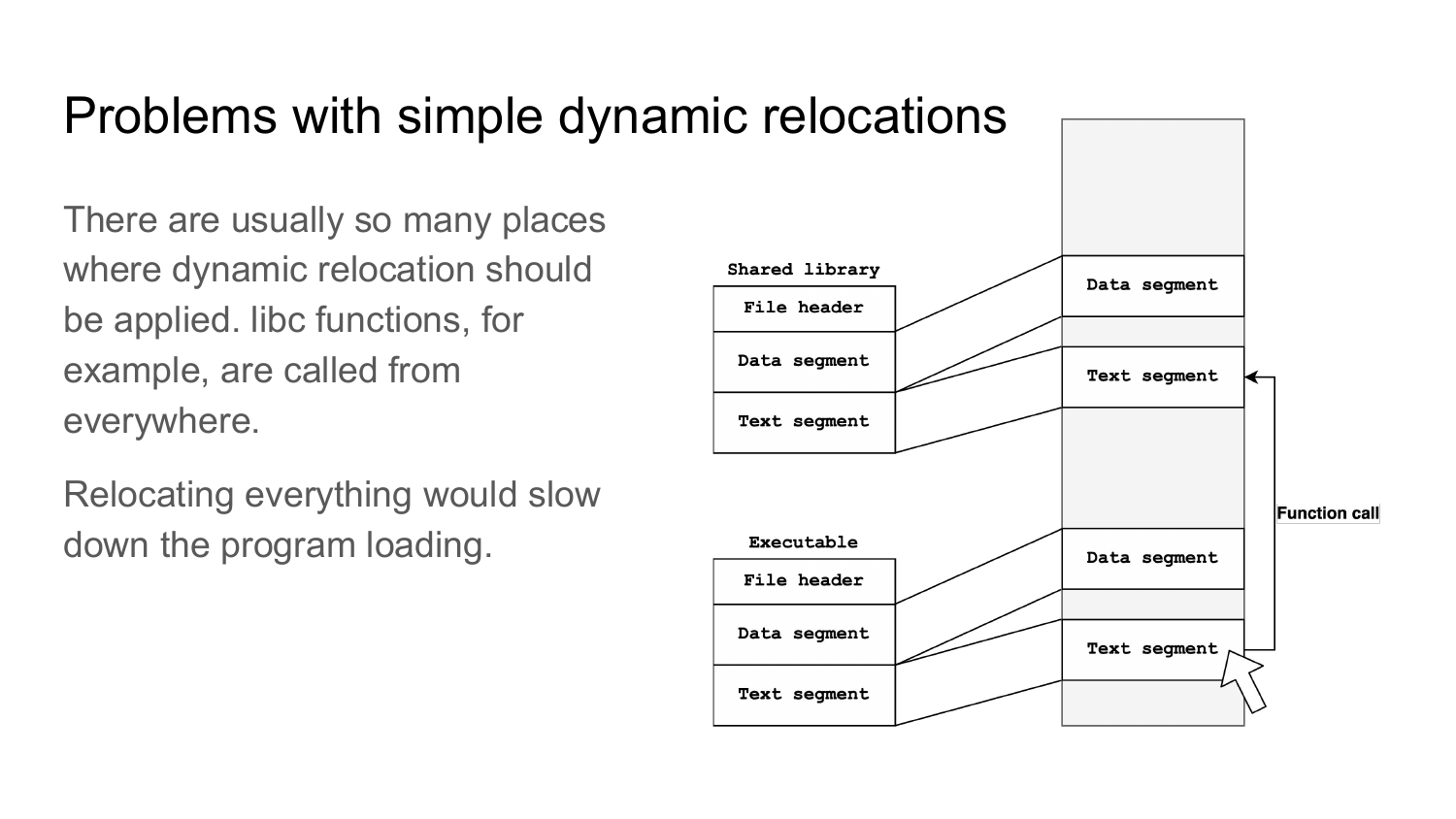### PLT and GOT

PLT (Procedure Linkage Table) GOT (Global Offset Table)

A single location that references other modules

Relative position between code and GOT/PLT in the same file is always fixed, even in memory

When you want to call a function in another module, jump to PLT first, then jump to another module from there

In this way, you can make text segment read-only and make the program loader to fix up only GOT and PLT entries.

PLT/GOT are created by the linker.

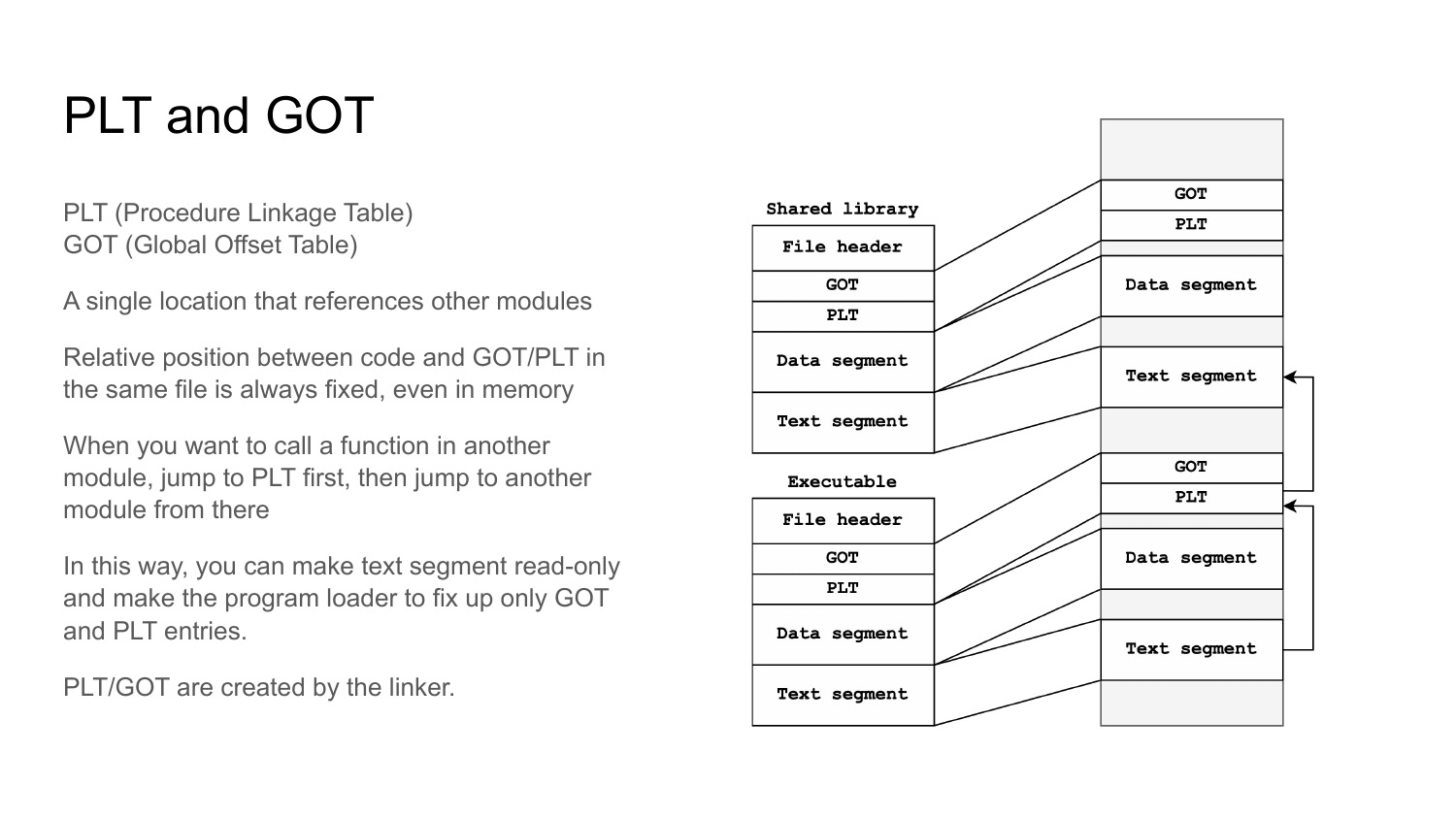#### Dynamic libraries and linker

Here is what the linker has to do to link against dynamic libraries:

- Read the contents of dynamic libraries to find the symbols that are defined by the libraries
- Create a PLT or GOT for symbols in the dynamic libraires (If the call is within the same output file, there is no need to create a PLT or GOT)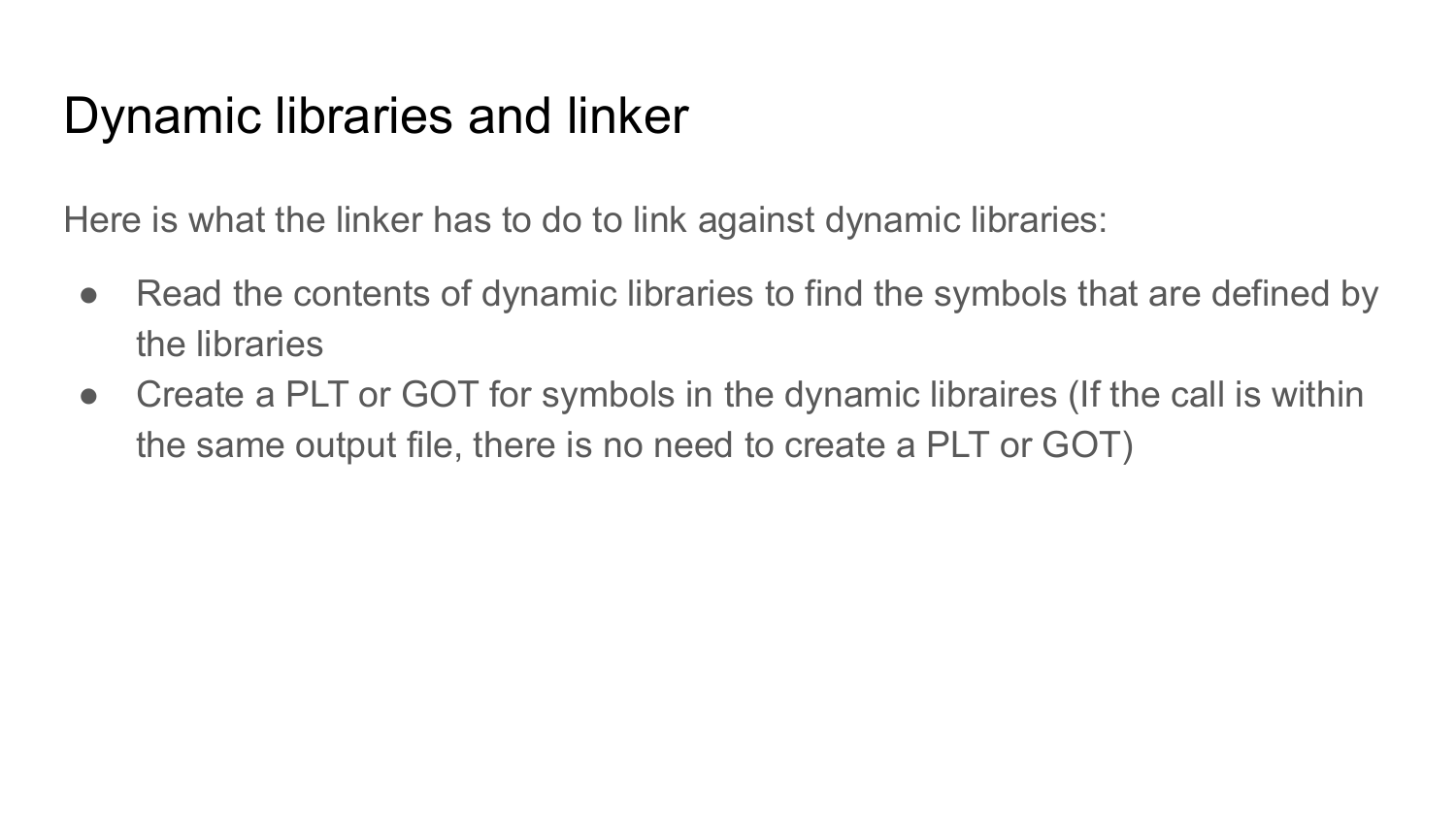#### Summary of linker's tasks

- 1. Reads object files, static libraries, and dynamic libraries given as arguments
- 2. Resolve symbols
- 3. Scan relocation tables to determine contents of PLTs and GOTs
- 4. Determine the layout of the output
- 5. Copy data from an input file to an output file
- 6. Apply relocations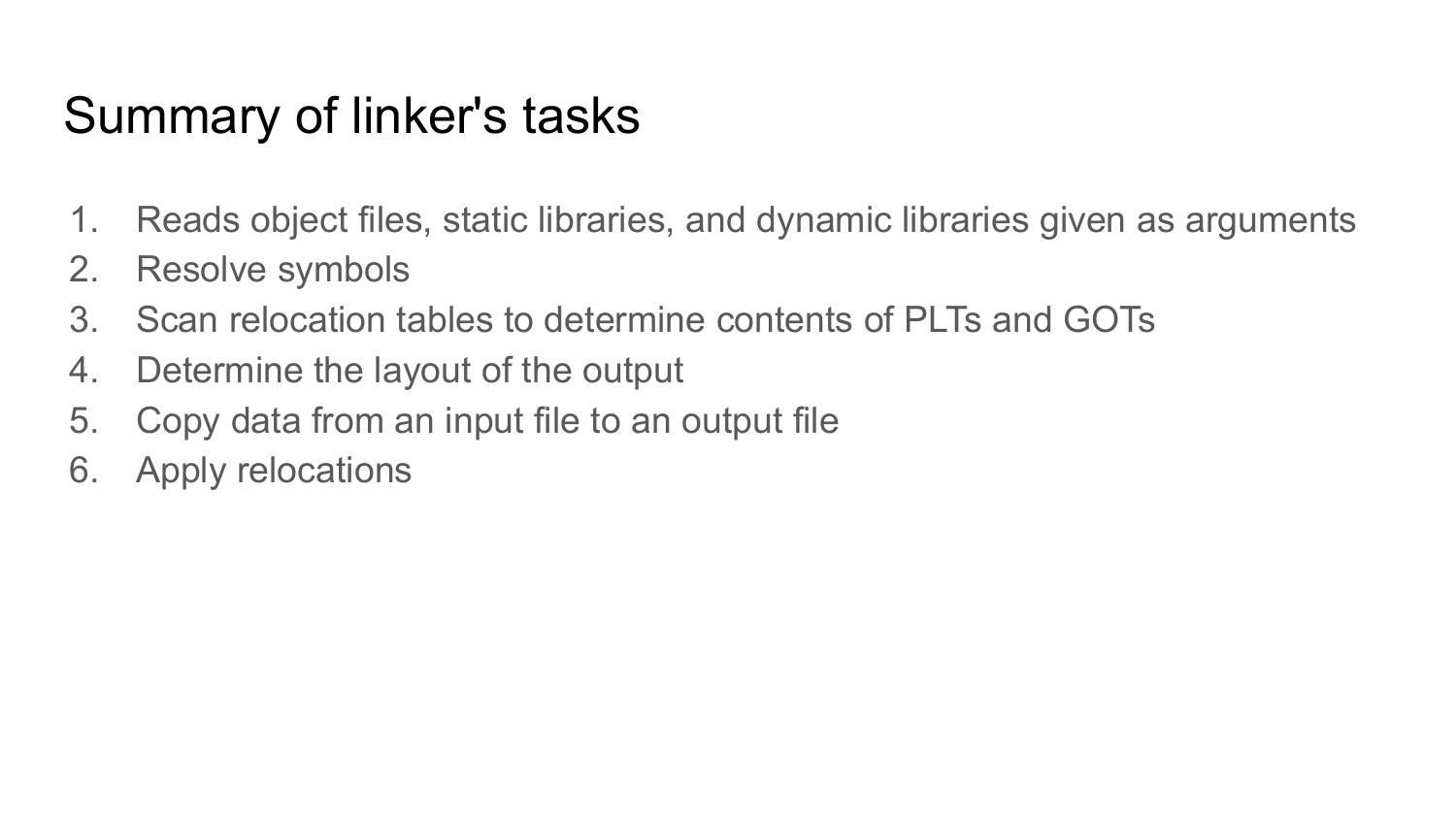# Why does the linker's speed matter?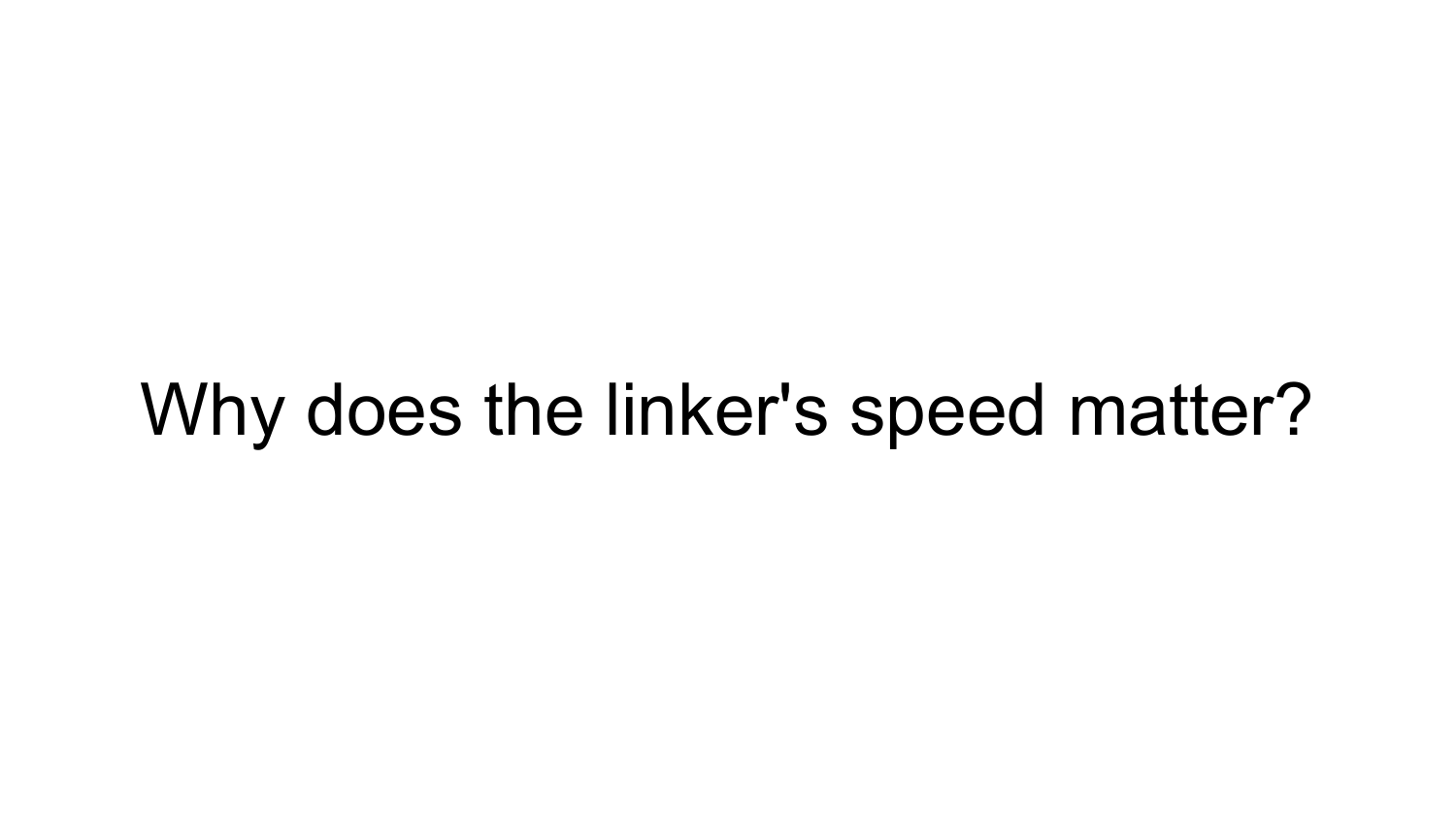#### Because faster is better!

A build system such as make compiles only source files modified since the last build. If you change one file and rebuild, a compiler and a linker run.

Linking tends to be a bottleneck because the linker always takes all object files as arguments.

If your build takes 30 seconds, you would switch the window to start web browsing. But if it's only 3 seconds, you can wait. So it's not just saving 27 seconds for each build. It helps developers to maintain focus.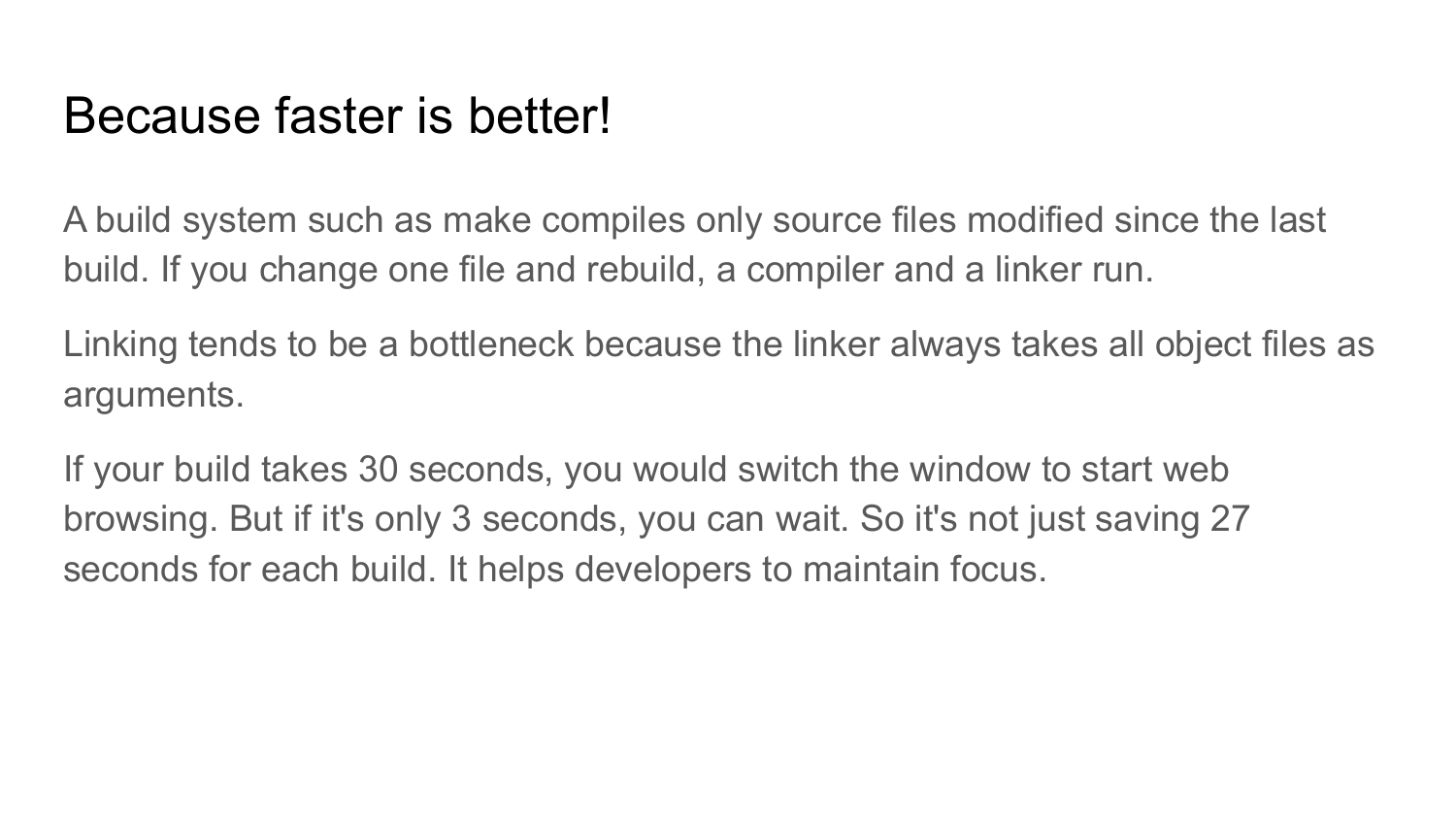# Performance comparison of mold, LLVM lld and GNU gold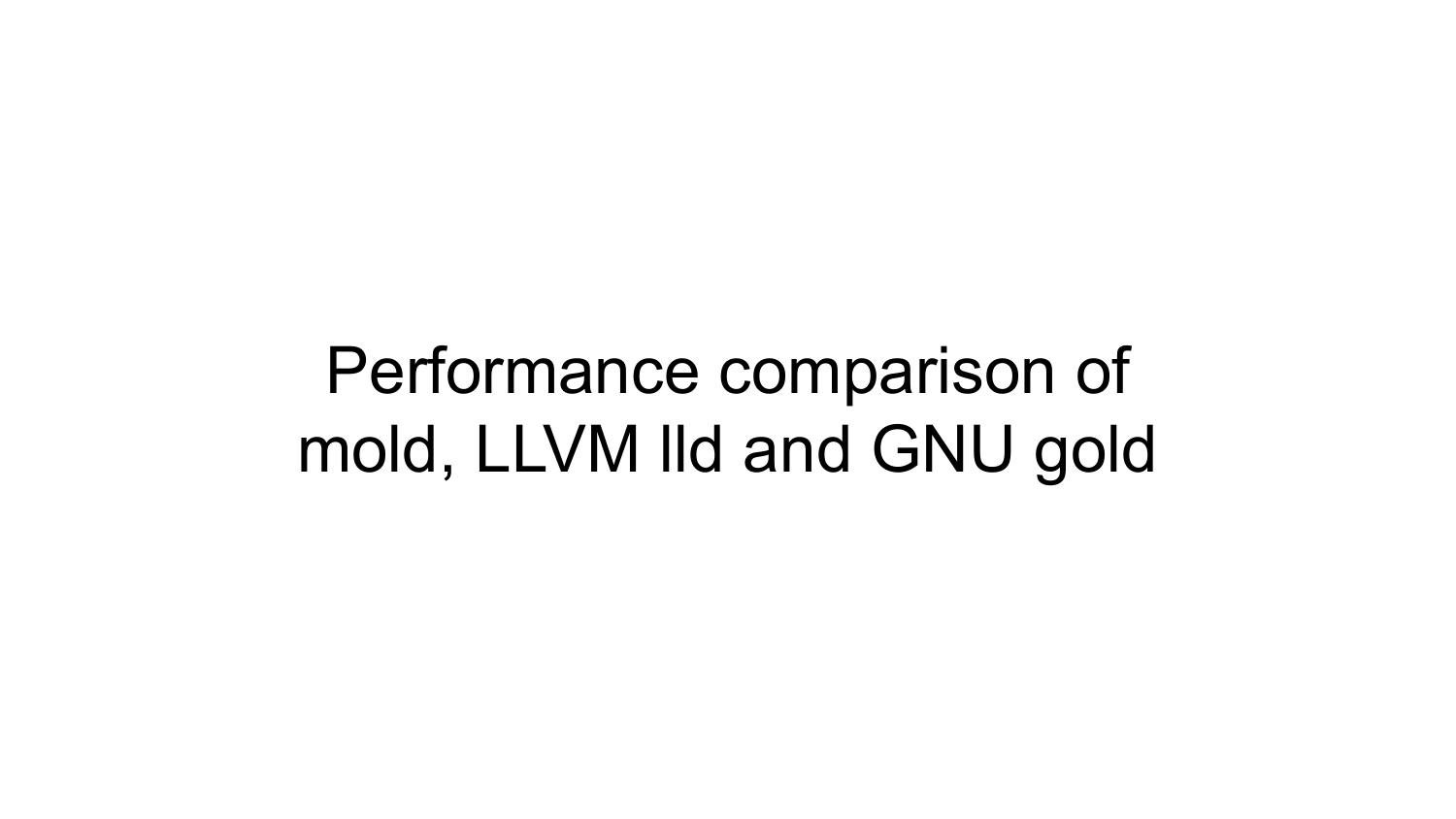

Using 32 threads on a 64 core/128 thread machine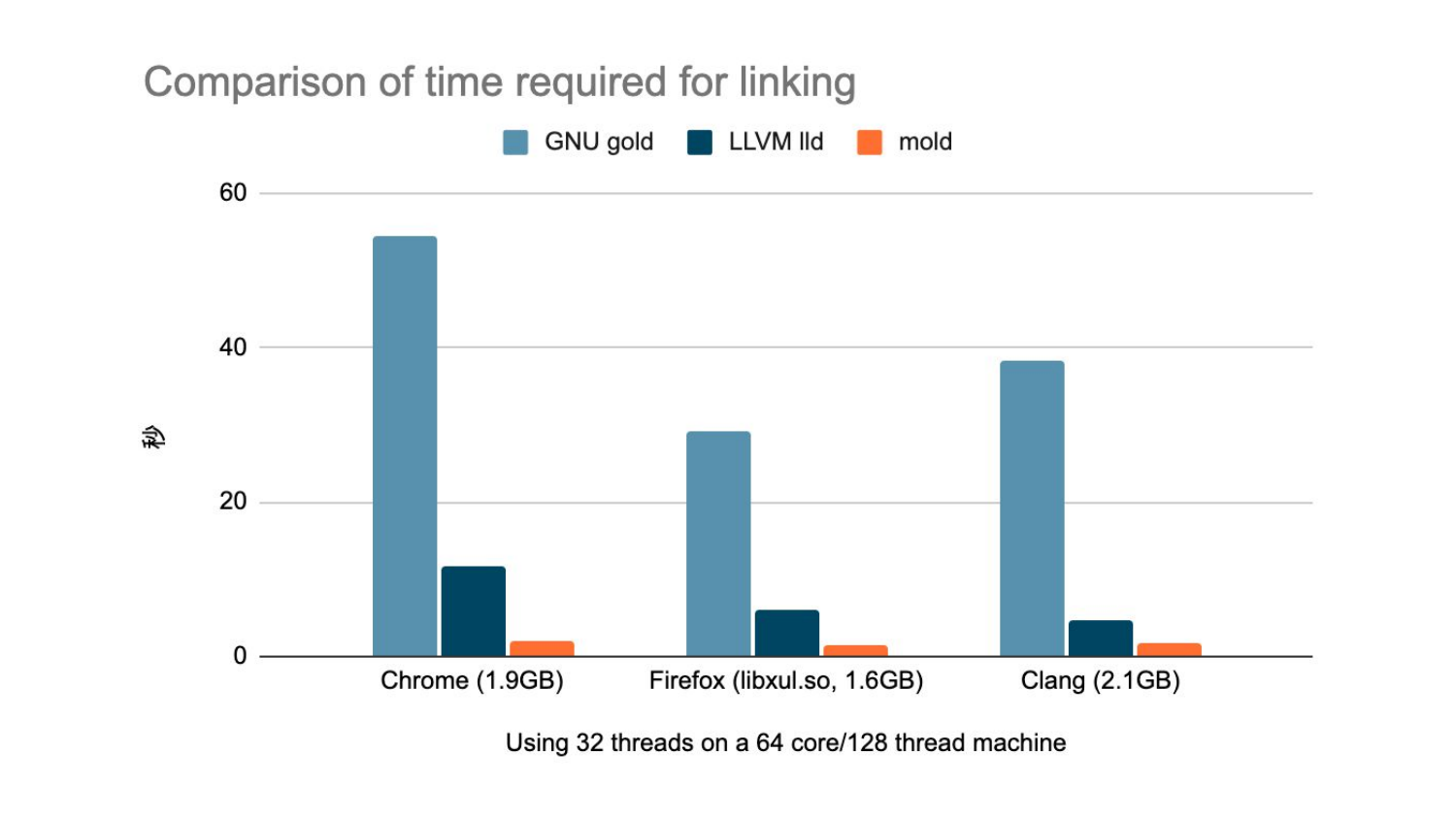#### Speed of mold

mold's speed is about 1 second per 1 GB output file on a high-core-count modern x86 machine.

It's about twice as slow as copying the output file to another file with cp, which is extremely fast because the linker does substantially more work than cp does.

It's probably almost impossible to create a linker significantly faster than mold, as mold is already almost I/O-bounded.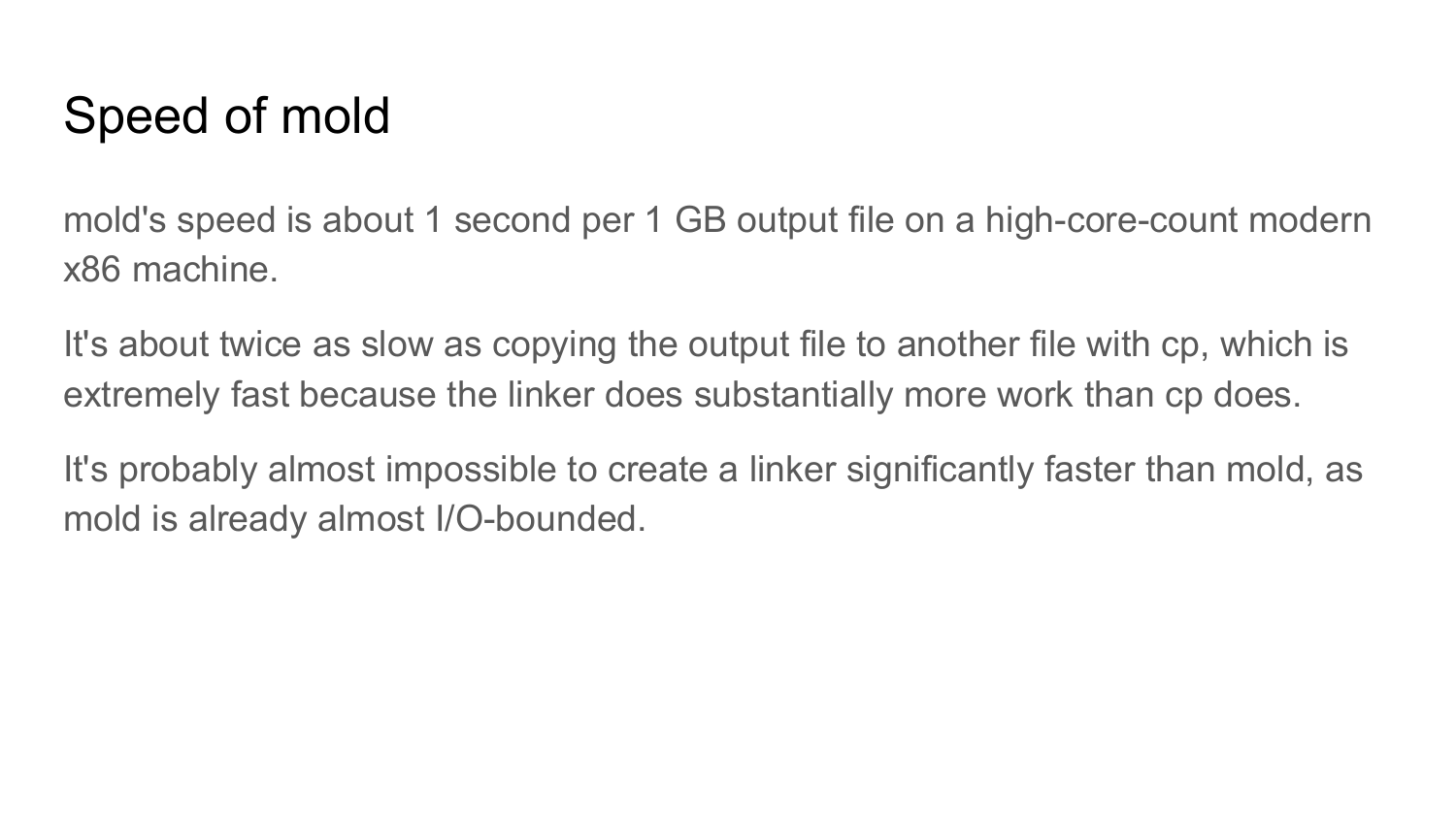# Why is mold so fast?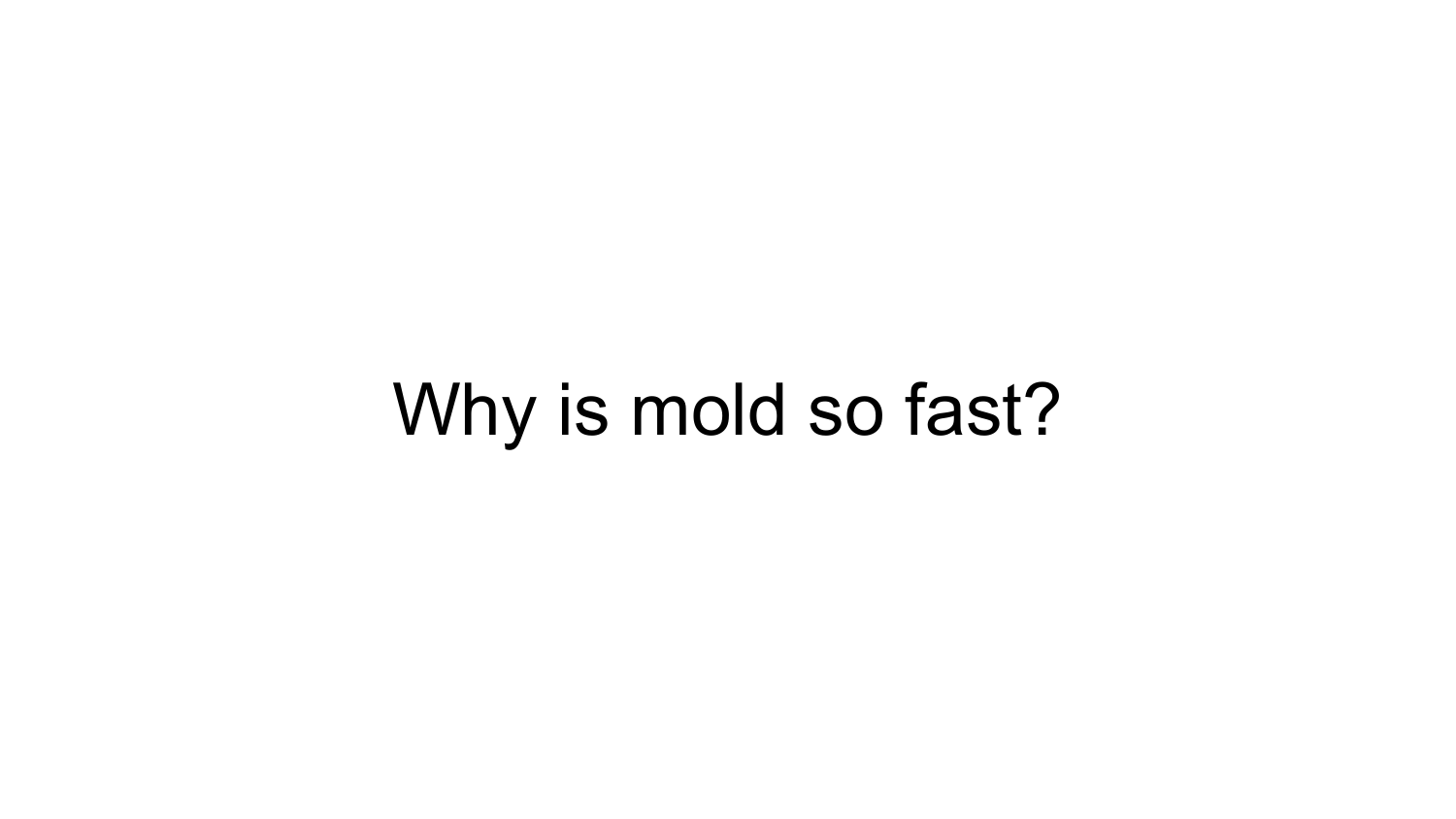### Why is mold so fast?

Directly use data on mmapped input files without creating intermediate representations

Parallelize all internal passes whenever possible

- Due to Amdahl's law, the performance of a parallelized program tends to be determined by the non-parallelized parts of the program
- For example, if a single-threaded part of a program consists 50% of the total execution time, it cannot be faster than 2x no matter how many cores you add

Use clever techniques to make it faster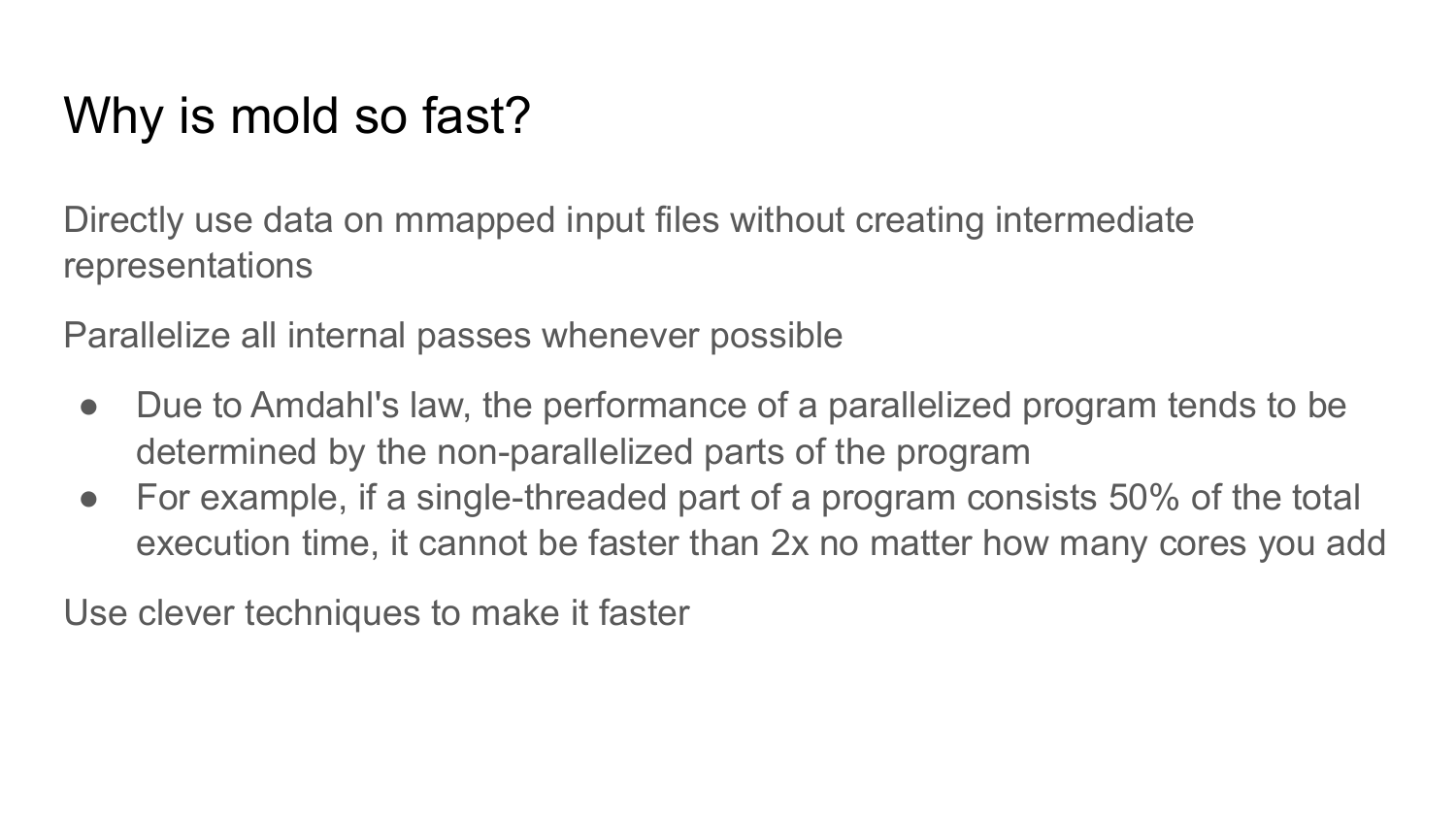#### Comparison with htop(lld and mold)



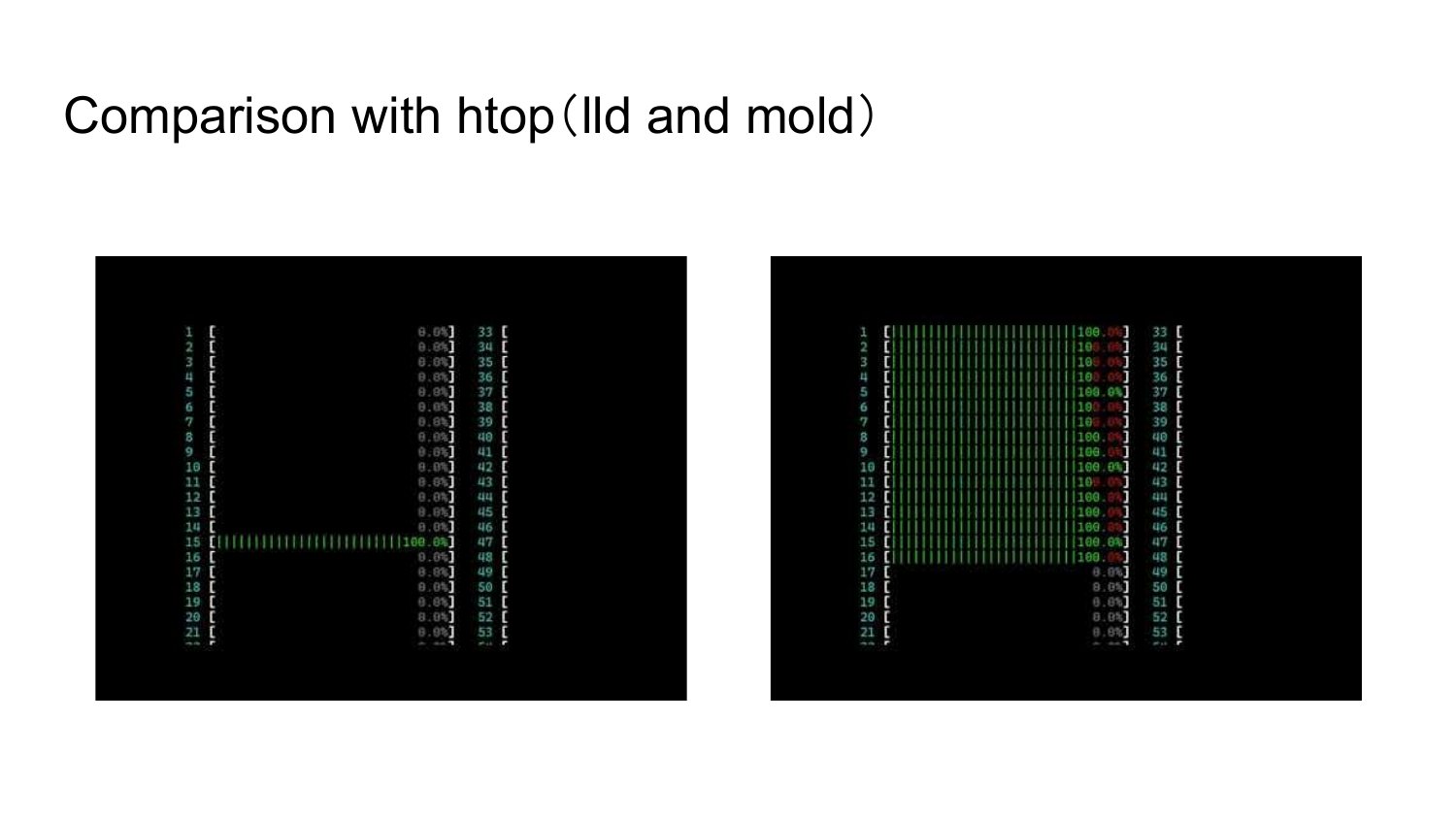#### Scale of data

Here is a list of elements in input files and their numbers when linking Chrome (about 1.9 GB with debugging information)

There is a large amount of data of the same type, sometimes in the order of millions.

| Data type                              | # of items |
|----------------------------------------|------------|
| Relocations                            | 62024719   |
| Relocations against SHF ALLOC sections | 39496375   |
| Sections                               | 27543225   |
| Symbols                                | 23953607   |
| Public defined symbols                 | 10512135   |
| Regular sections                       | 10345314   |
| Comdat groups                          | 9914510    |
| Mergeable strings                      | 1579996    |
| Public undefined symbols               | 1428149    |
| Object files                           | 30723      |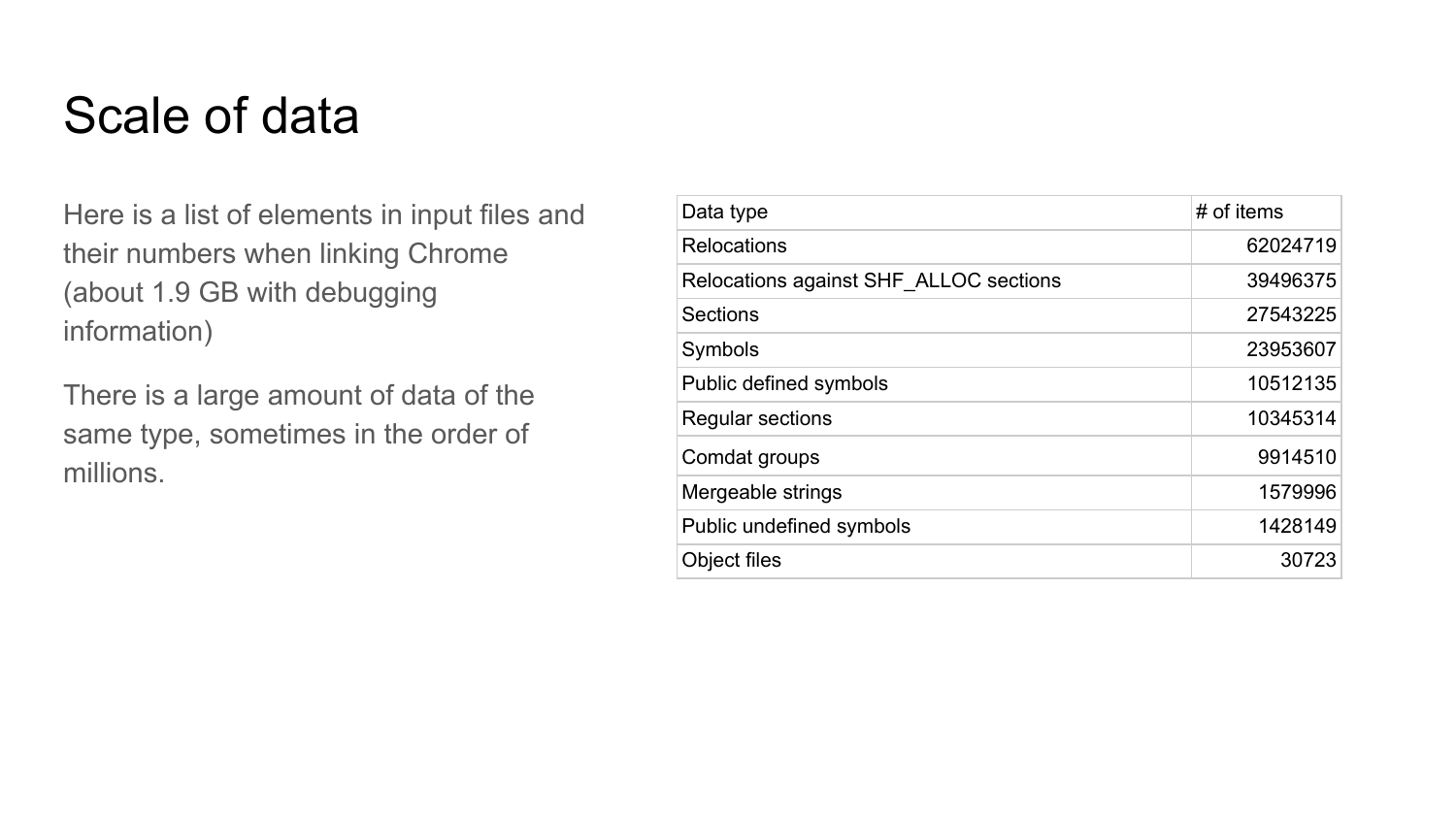#### Data parallelism

Data parallelism is a parallelism to process large amounts of the same type of data in parallel

Scales well because there are usually no or very few dependencies between threads

Easier to understand than parallelization with complex synchronization mechanisms because it is just a for loop in which each iteration may run in parallel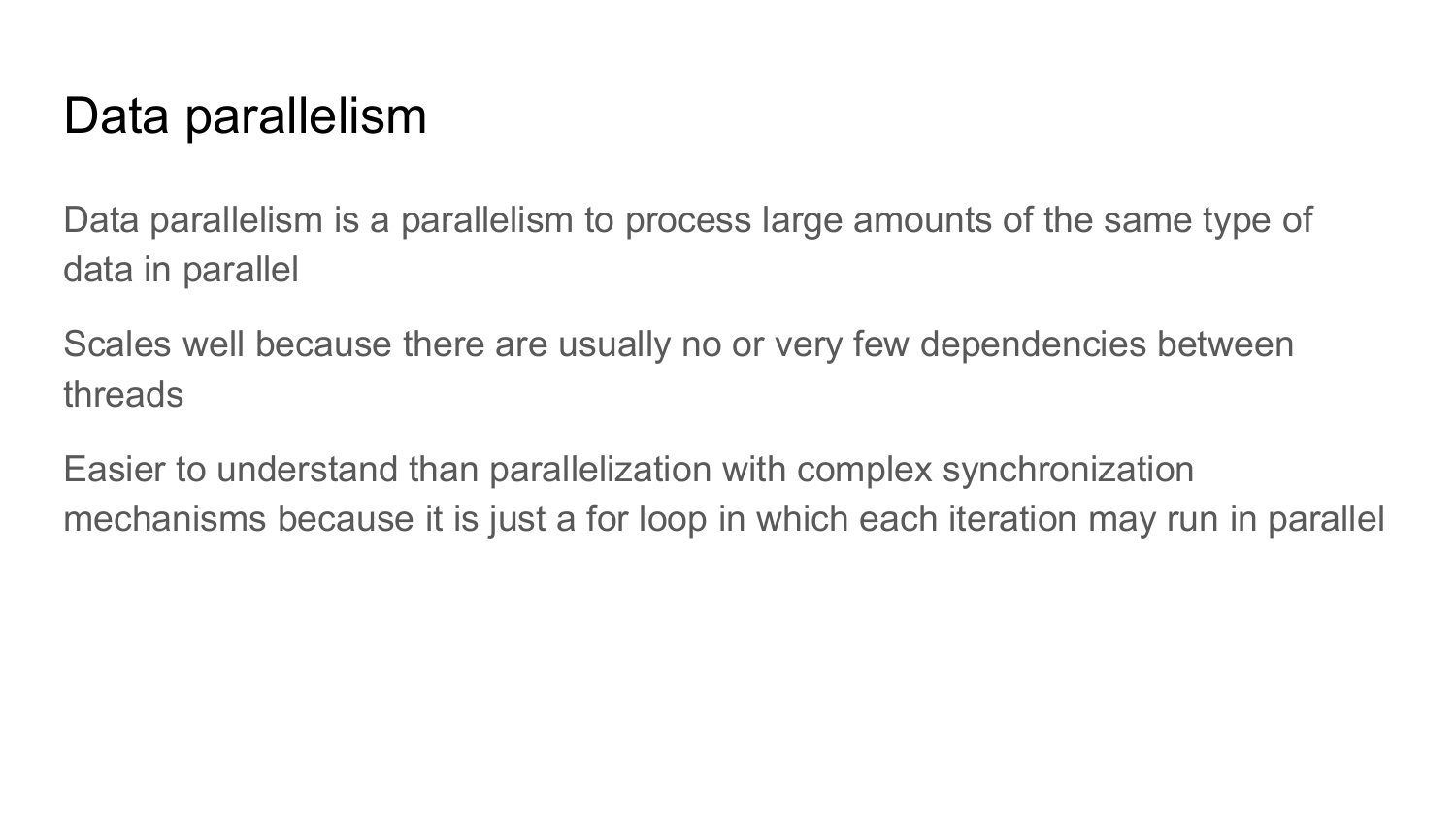#### Concurrent container

Concurrent Map

A map that allows elements to be inserted from multiple threads simultaneously

- It's usually implemented using sophisticated data structures and scales well with the number of threads.
- mold uses Intel TBB's tbb::concurrent hash map

<https://github.com/oneapi-src/oneTBB>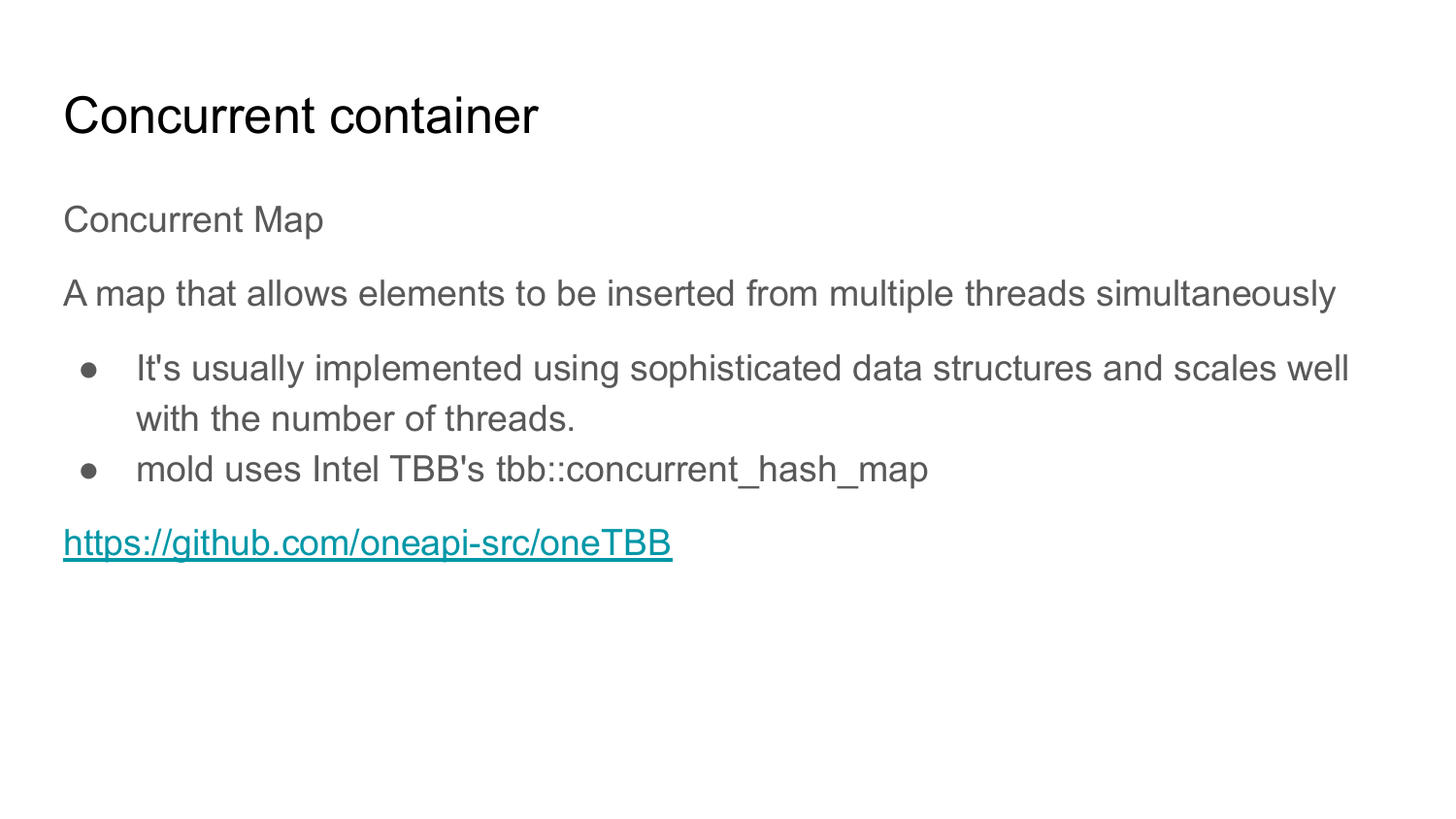#### Symbol resolution in mold

Run a parallel for loop on the input file and add symbols to the parallel hash map at the same time

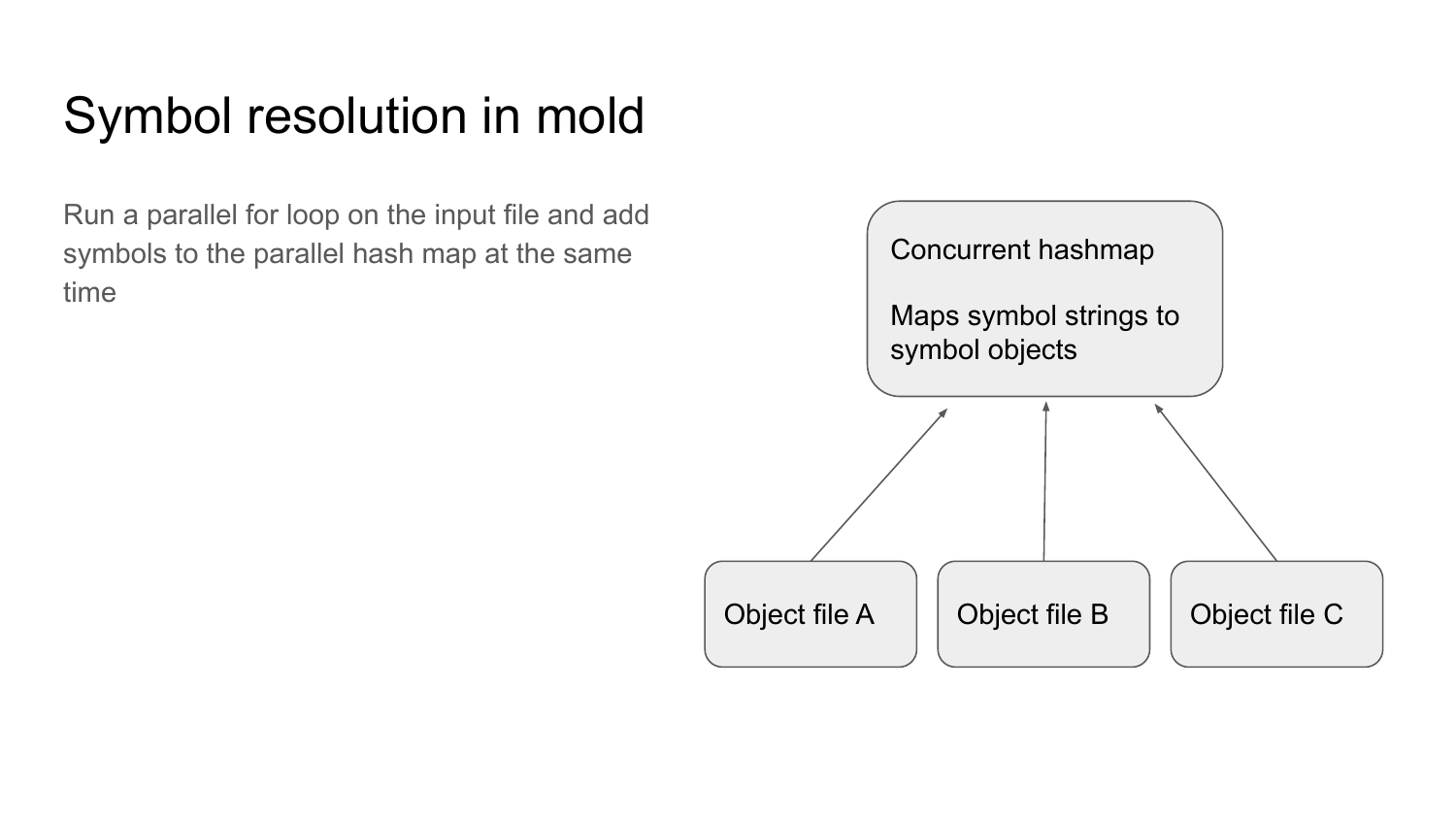#### Map-reduce pattern

If you pass the --build-id option to the linker, the linker computes a cryptographic hash for an entire output file and embed it to the output file

Computing a cryptographic hash for a file is time consuming, so we split into two stages:

- 1. Consider the output file as being made up of 10 MiB records and compute SHA256 for each record -- This step can be done in parallel
- 2. Compute a SHA256 of SHA256 records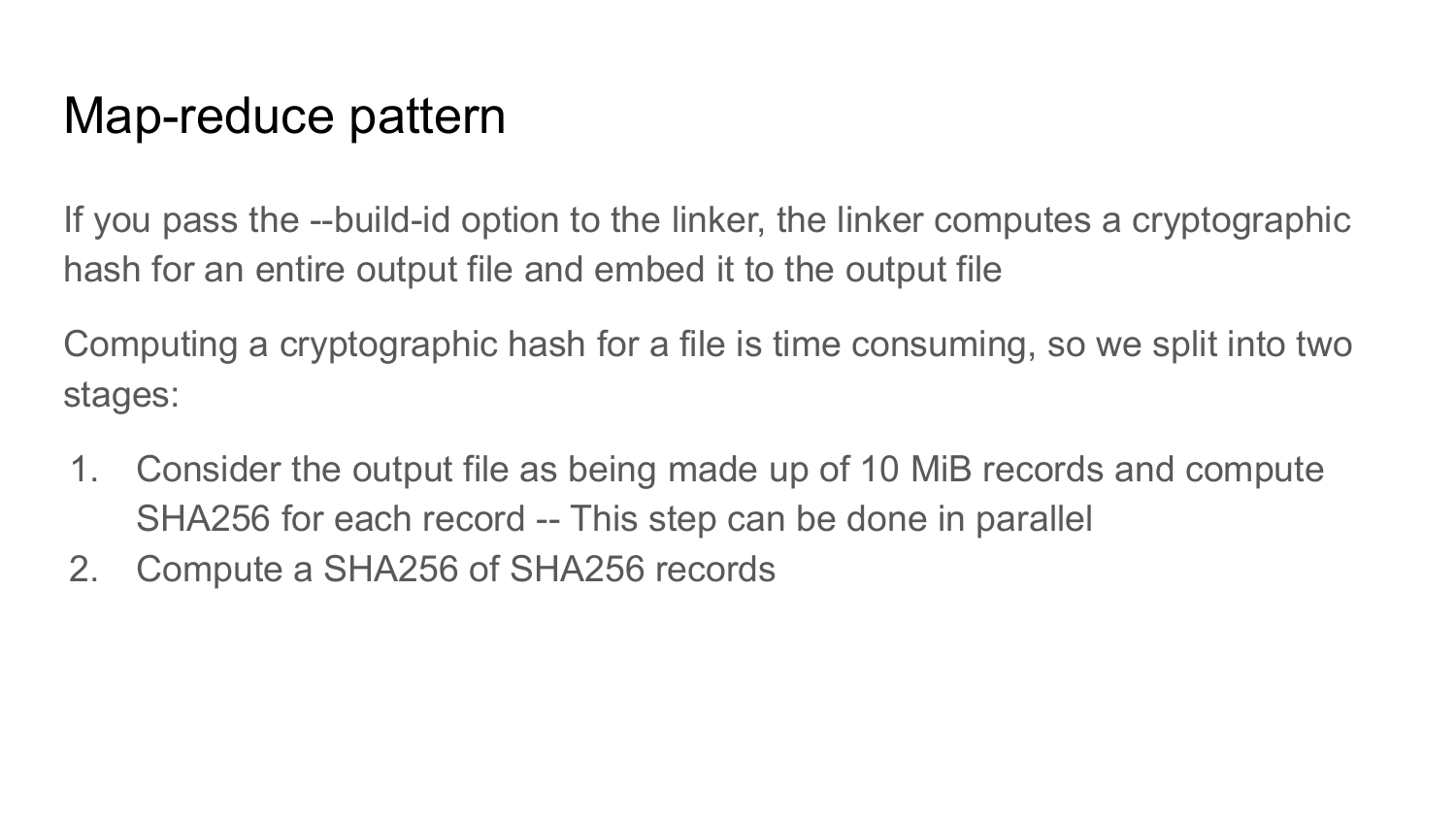#### Miscellaneous speed-up techniques

glibc's default malloc doesn't scale well for a large number of cores

- We are using Microsoft's mimalloc
- Out of jemalloc, tbbmalloc, tcmalloc and mimalloc, mimalloc performed the best for us

It is faster to overwrite a file already in the buffer cache than to create a new file and write data to it

● If there is an existing executable file, overwrite it.

If a large number of files are mmap'ed, it takes several hundred milliseconds to terminate the process

- As a workaround, fork a child process and do the actual processing in that process, and exit from the parent process as soon as the child process outputs a file
- Exit from the child process takes several hundred milliseconds, but it is not a problem because it is not an interactive process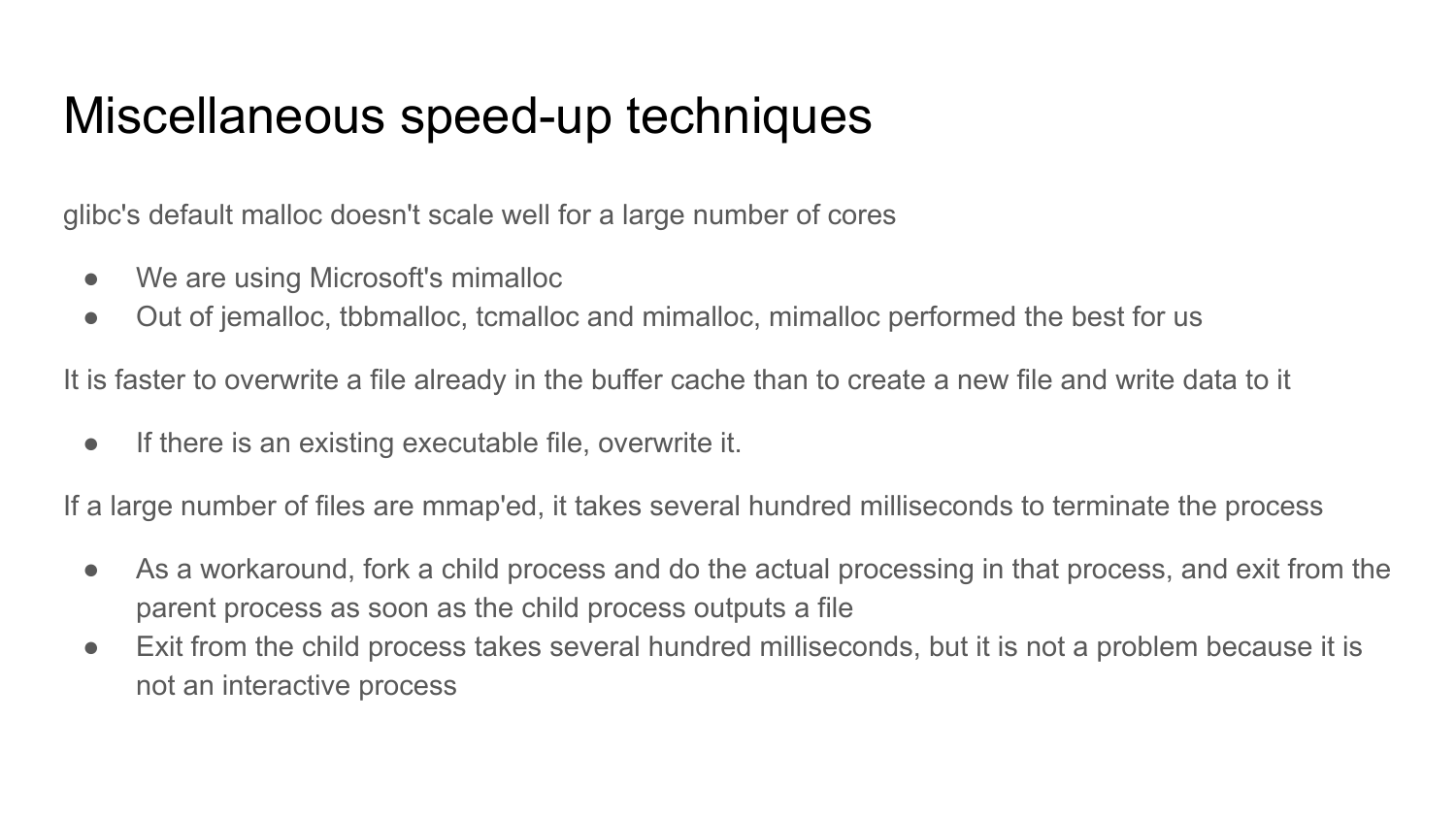# Hints on writing faster programs